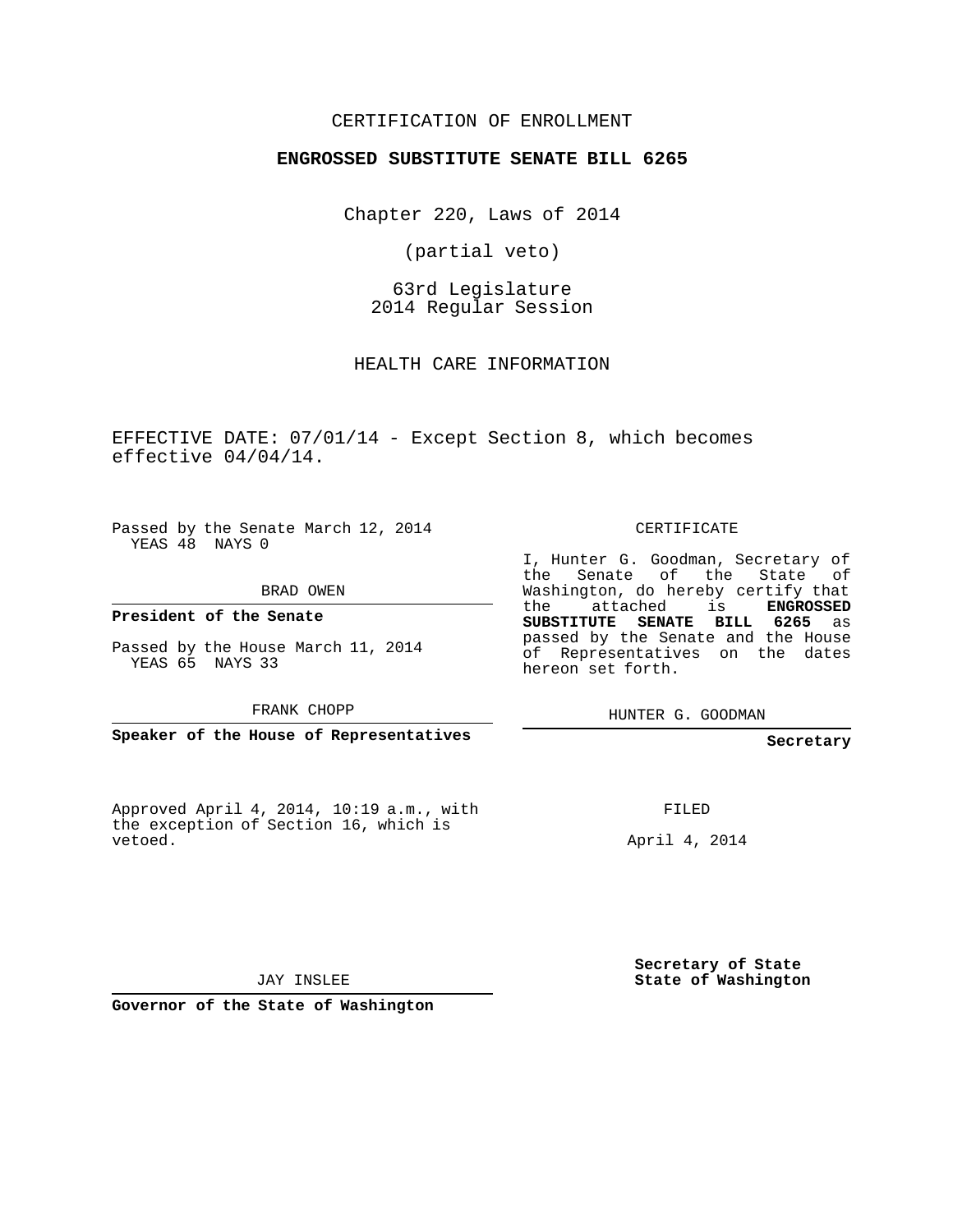## **ENGROSSED SUBSTITUTE SENATE BILL 6265** \_\_\_\_\_\_\_\_\_\_\_\_\_\_\_\_\_\_\_\_\_\_\_\_\_\_\_\_\_\_\_\_\_\_\_\_\_\_\_\_\_\_\_\_\_

\_\_\_\_\_\_\_\_\_\_\_\_\_\_\_\_\_\_\_\_\_\_\_\_\_\_\_\_\_\_\_\_\_\_\_\_\_\_\_\_\_\_\_\_\_

AS AMENDED BY THE HOUSE

Passed Legislature - 2014 Regular Session

### **State of Washington 63rd Legislature 2014 Regular Session**

**By** Senate Health Care (originally sponsored by Senators Frockt, Rivers, Conway, Becker, Kohl-Welles, Bailey, Cleveland, Ranker, Keiser, and Tom)

READ FIRST TIME 02/07/14.

 AN ACT Relating to state and local agencies that obtain patient health care information; amending RCW 70.02.290, 43.70.052, 43.71.075, 70.02.010, 70.02.020, 70.02.050, 70.02.200, 70.02.210, 70.02.230, 70.02.270, 70.02.280, 70.02.310, 70.02.340, 71.05.445, 70.02.030, and 70.02.045; providing an effective date; and declaring an emergency.

6 BE IT ENACTED BY THE LEGISLATURE OF THE STATE OF WASHINGTON:

 7 **Sec. 1.** RCW 70.02.290 and 2013 c 200 s 13 are each amended to read 8 as follows:

 (1) All state or local agencies obtaining patient health care information pursuant to RCW 70.02.050 and 70.02.200 through 70.02.240 that are not health care facilities or providers shall adopt rules 12 establishing their record acquisition, retention, destruction, and security policies that are consistent with this chapter.

14 (2) State and local agencies that are not health care facilities or 15 providers that have not requested health care information and are not 16 authorized to receive this information under this chapter:

17 (a) Must not use or disclose this information unless permitted 18 under this chapter; and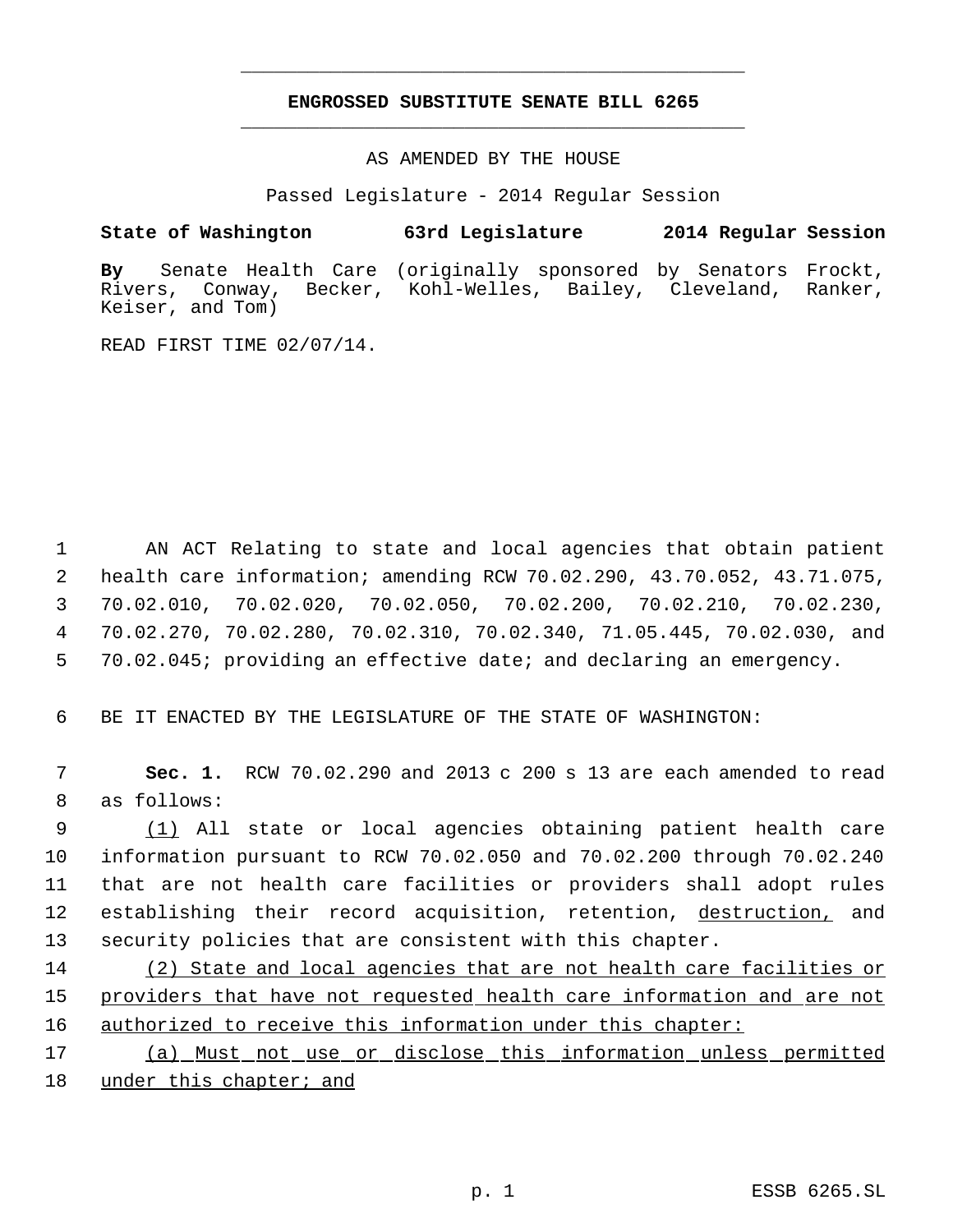(b) Must destroy the information in accordance with the policy 2 developed under subsection (1) of this section or return the information to the entity that provided the information to the state or 4 local agency if the entity is a health care facility or provider and 5 subject to this chapter.

 (3) A person who has health care information disclosed in violation 7 of subsection (2)(a) of this section, must be informed of the 8 disclosure by the state or local agency improperly making the 9 disclosure. State and local agencies that are not health care facilities or providers must develop a policy to establish a reasonable 11 notification period and what information must be included in the 12 notice, including whether the name of the entity that originally 13 provided the information to the agency must be included.

 (4) Rules or policies adopted under this section must be available 15 through each agency's web site.

 **Sec. 2.** RCW 43.70.052 and 2012 c 98 s 1 are each amended to read as follows:

 (1) To promote the public interest consistent with the purposes of chapter 492, Laws of 1993 as amended by chapter 267, Laws of 1995, the department shall continue to require hospitals to submit hospital financial and patient discharge information, which shall be collected, maintained, analyzed, and disseminated by the department. The department shall, if deemed cost-effective and efficient, contract with a private entity for any or all parts of data collection. Data elements shall be reported in conformance with a uniform reporting system established by the department. This includes data elements identifying each hospital's revenues, expenses, contractual allowances, charity care, bad debt, other income, total units of inpatient and outpatient services, and other financial and employee compensation information reasonably necessary to fulfill the purposes of this section. Data elements relating to use of hospital services by patients shall be the same as those currently compiled by hospitals through inpatient discharge abstracts. The department shall encourage and permit reporting by electronic transmission or hard copy as is practical and economical to reporters.

 (2) In identifying financial reporting requirements, the department may require both annual reports and condensed quarterly reports from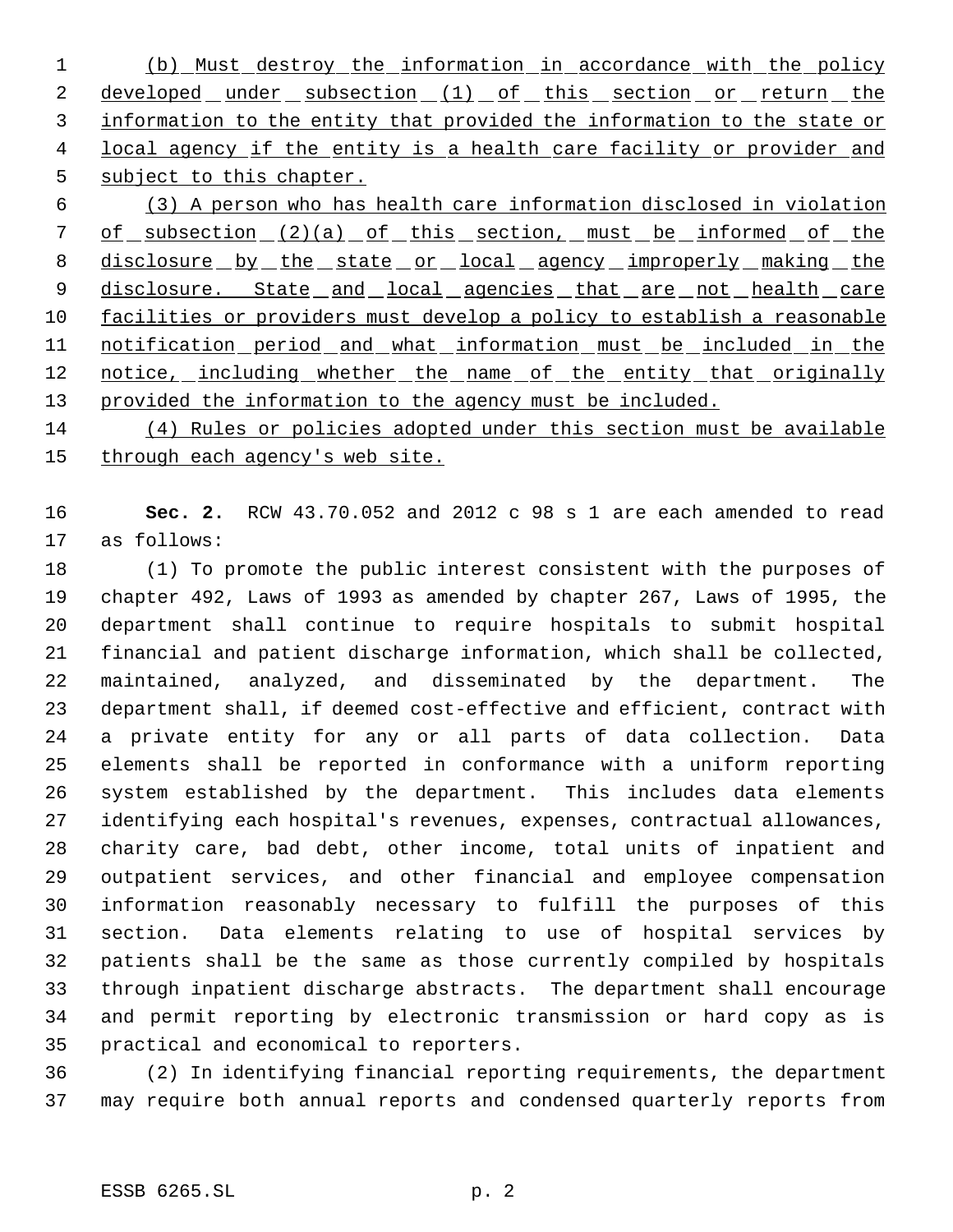hospitals, so as to achieve both accuracy and timeliness in reporting, but shall craft such requirements with due regard of the data reporting burdens of hospitals.

 (3)(a) Beginning with compensation information for 2012, unless a hospital is operated on a for-profit basis, the department shall require a hospital licensed under chapter 70.41 RCW to annually submit employee compensation information. To satisfy employee compensation reporting requirements to the department, a hospital shall submit information as directed in (a)(i) or (ii) of this subsection. A hospital may determine whether to report under (a)(i) or (ii) of this subsection for purposes of reporting.

 (i) Within one hundred thirty-five days following the end of each hospital's fiscal year, a nonprofit hospital shall file the appropriate schedule of the federal internal revenue service form 990 that identifies the employee compensation information with the department. If the lead administrator responsible for the hospital or the lead administrator's compensation is not identified on the schedule of form 990 that identifies the employee compensation information, the hospital shall also submit the compensation information for the lead administrator as directed by the department's form required in (b) of this subsection.

 (ii) Within one hundred thirty-five days following the end of each hospital's calendar year, a hospital shall submit the names and compensation of the five highest compensated employees of the hospital who do not have any direct patient responsibilities. Compensation information shall be reported on a calendar year basis for the calendar year immediately preceding the reporting date. If those five highest compensated employees do not include the lead administrator for the hospital, compensation information for the lead administrator shall also be submitted. Compensation information shall include base compensation, bonus and incentive compensation, other payments that qualify as reportable compensation, retirement and other deferred compensation, and nontaxable benefits.

 (b) To satisfy the reporting requirements of this subsection (3), the department shall create a form and make it available no later than August 1, 2012. To the greatest extent possible, the form shall follow the format and reporting requirements of the portion of the internal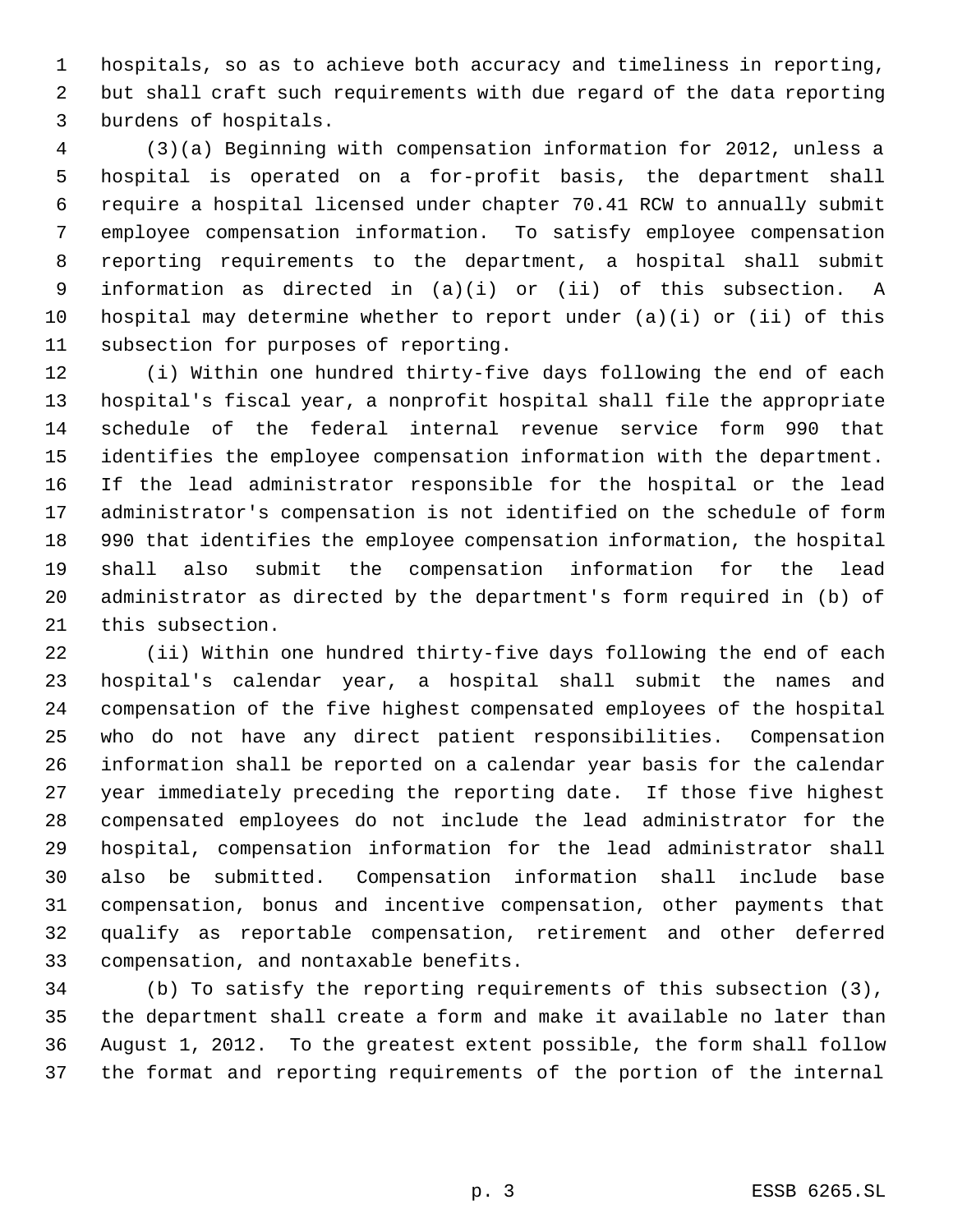revenue service form 990 schedule relating to compensation information. If the internal revenue service substantially revises its schedule, the department shall update its form.

 (4) The health care data collected, maintained, and studied by the department shall only be available for retrieval in original or processed form to public and private requestors pursuant to subsection (7) of this section and shall be available within a reasonable period of time after the date of request. The cost of retrieving data for state officials and agencies shall be funded through the state general appropriation. The cost of retrieving data for individuals and organizations engaged in research or private use of data or studies shall be funded by a fee schedule developed by the department that reflects the direct cost of retrieving the data or study in the requested form.

 (5) The department shall, in consultation and collaboration with the federally recognized tribes, urban or other Indian health service organizations, and the federal area Indian health service, design, develop, and maintain an American Indian-specific health data, 19 statistics information system. ((The department - rules - regarding 20 confidentiality  $-\text{shall} - \text{apply} - \text{to} - \text{safeguard} - \text{the} - \text{information} - \text{from}$ 21 inappropriate use or release.))

 (6) All persons subject to the data collection requirements of this section shall comply with departmental requirements established by rule in the acquisition of data.

 (7) The department must maintain the confidentiality of patient 26 discharge data it collects under subsection (1) of this section. Patient discharge data that includes direct and indirect identifiers is 28 not subject to public inspection and the department may only release 29 such data as allowed for in this section. Any agency that receives patient discharge data under (a) or (b) of this subsection must also maintain the confidentiality of the data and may not release the data 32 except as consistent with subsection (8)(b) of this section. The department may release the data as follows:

 (a) Data that includes direct and indirect patient identifiers, as specifically defined in rule, may be released to:

 (i) Federal, state, and local government agencies upon receipt of 37 a signed data use agreement with the department; and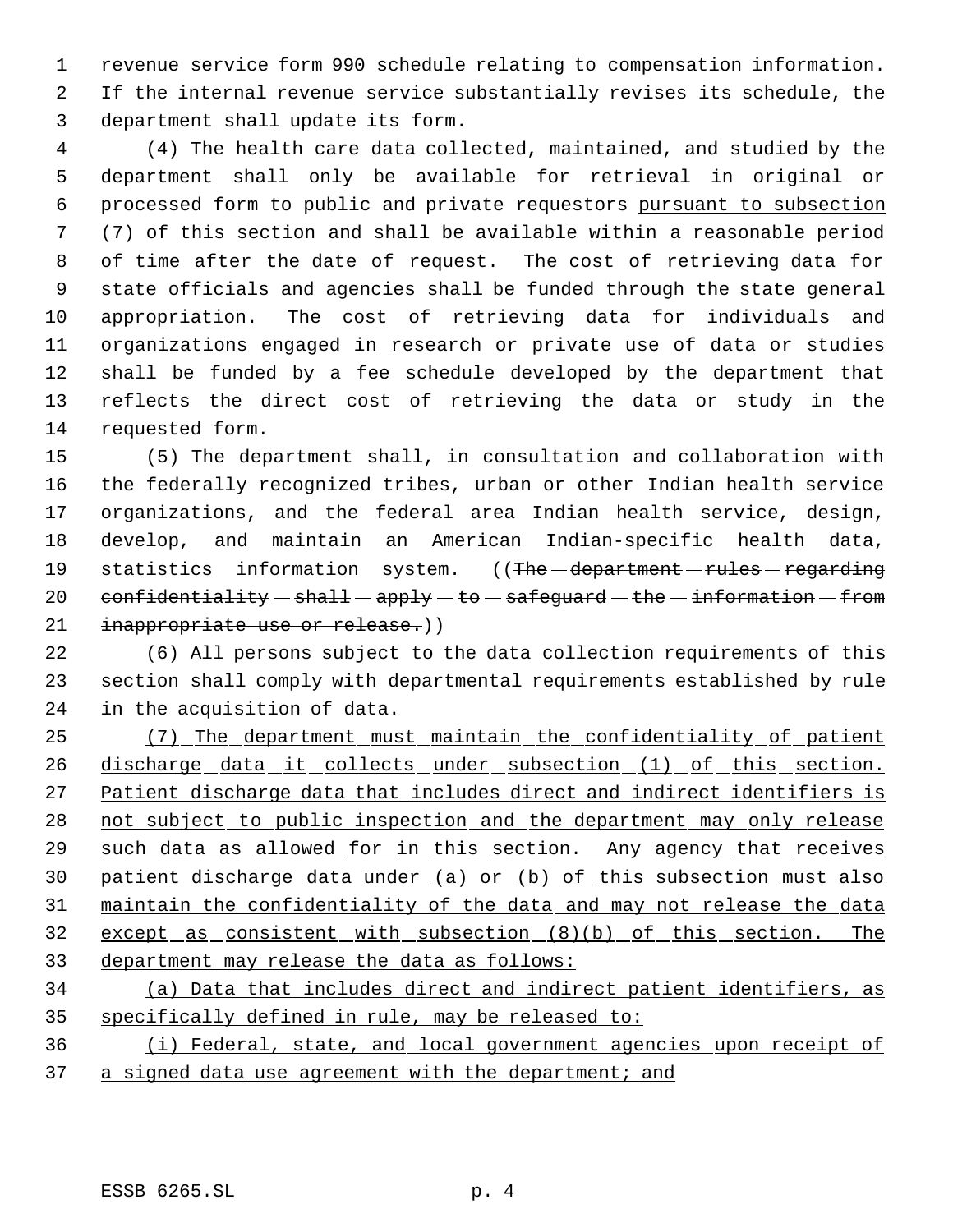1 (ii) Researchers with approval of the Washington state 2 institutional review board upon receipt of a signed confidentiality agreement with the department. (b) Data that does not contain direct patient identifiers but may contain indirect patient identifiers may be released to agencies, 6 researchers, and other persons upon receipt of a signed data use agreement with the department. (c) Data that does not contain direct or indirect patient identifiers may be released on request. (8) Recipients of data under subsection (7)(a) and (b) of this section must agree in a written data use agreement, at a minimum, to: (a) Take steps to protect direct and indirect patient identifying 13 information as described in the data use agreement; and (b) Not re-disclose the data except as authorized in their data use agreement consistent with the purpose of the agreement. (9) Recipients of data under subsection (7)(b) and (c) of this 17 section must not attempt to determine the identity of persons whose information is included in the data set or use the data in any manner that identifies individuals or their families. (10) For the purposes of this section: (a) "Direct patient identifier" means information that identifies a patient; and 23 (b) "Indirect patient identifier" means information that may identify a patient when combined with other information. (11) The department must adopt rules necessary to carry out its 26 responsibilities under this section. The department must consider national standards when adopting rules. **Sec. 3.** RCW 43.71.075 and 2012 c 87 s 25 are each amended to read

as follows:

 (1) A person or entity functioning as a navigator consistent with the requirements of section 1311(i) of P.L. 111-148 of 2010, as amended, shall not be considered soliciting or negotiating insurance as stated under chapter 48.17 RCW.

 (2)(a) A person or entity functioning as a navigator may only request health care information that is relevant to the specific assessment and recommendation of health plan options. Any health care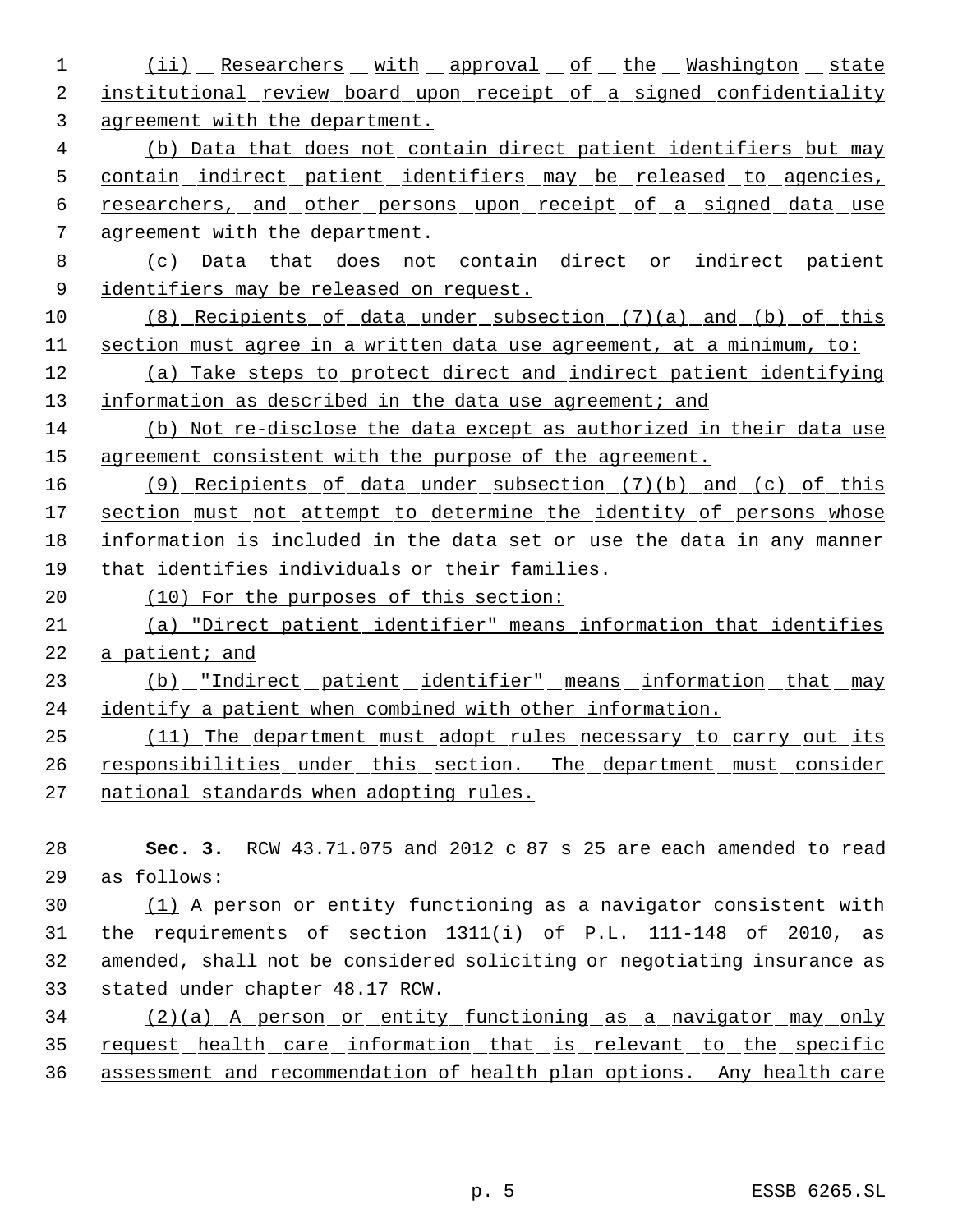1 information received by a navigator may not be disclosed to any third party that is not part of the enrollment process and must be destroyed after enrollment has been completed.

 (b) If a person's health care information is received and disclosed to a third party in violation of (a) of this subsection, the navigator must notify the person of the breach. The exchange must develop a 7 policy to establish a reasonable notification period and what 8 information must be included in the notice. This policy and 9 information on the exchange's confidentiality policies must be made available on the exchange's web site.

 (3) For the purposes of this section, "health care information" has the meaning provided in RCW 70.02.010.

 **Sec. 4.** RCW 70.02.010 and 2013 c 200 s 1 are each amended to read as follows:

 The definitions in this section apply throughout this chapter unless the context clearly requires otherwise.

(1) "Admission" has the same meaning as in RCW 71.05.020.

 (2) "Audit" means an assessment, evaluation, determination, or investigation of a health care provider by a person not employed by or affiliated with the provider to determine compliance with:

 (a) Statutory, regulatory, fiscal, medical, or scientific standards;

 (b) A private or public program of payments to a health care provider; or

(c) Requirements for licensing, accreditation, or certification.

(3) "Commitment" has the same meaning as in RCW 71.05.020.

(4) "Custody" has the same meaning as in RCW 71.05.020.

 (5) "Deidentified" means health information that does not identify an individual and with respect to which there is no reasonable basis to believe that the information can be used to identify an individual.

 (6) "Department" means the department of social and health services.

 (7) "Designated mental health professional" has the same meaning as in RCW 71.05.020 or 71.34.020, as applicable.

 (8) "Detention" or "detain" has the same meaning as in RCW 71.05.020.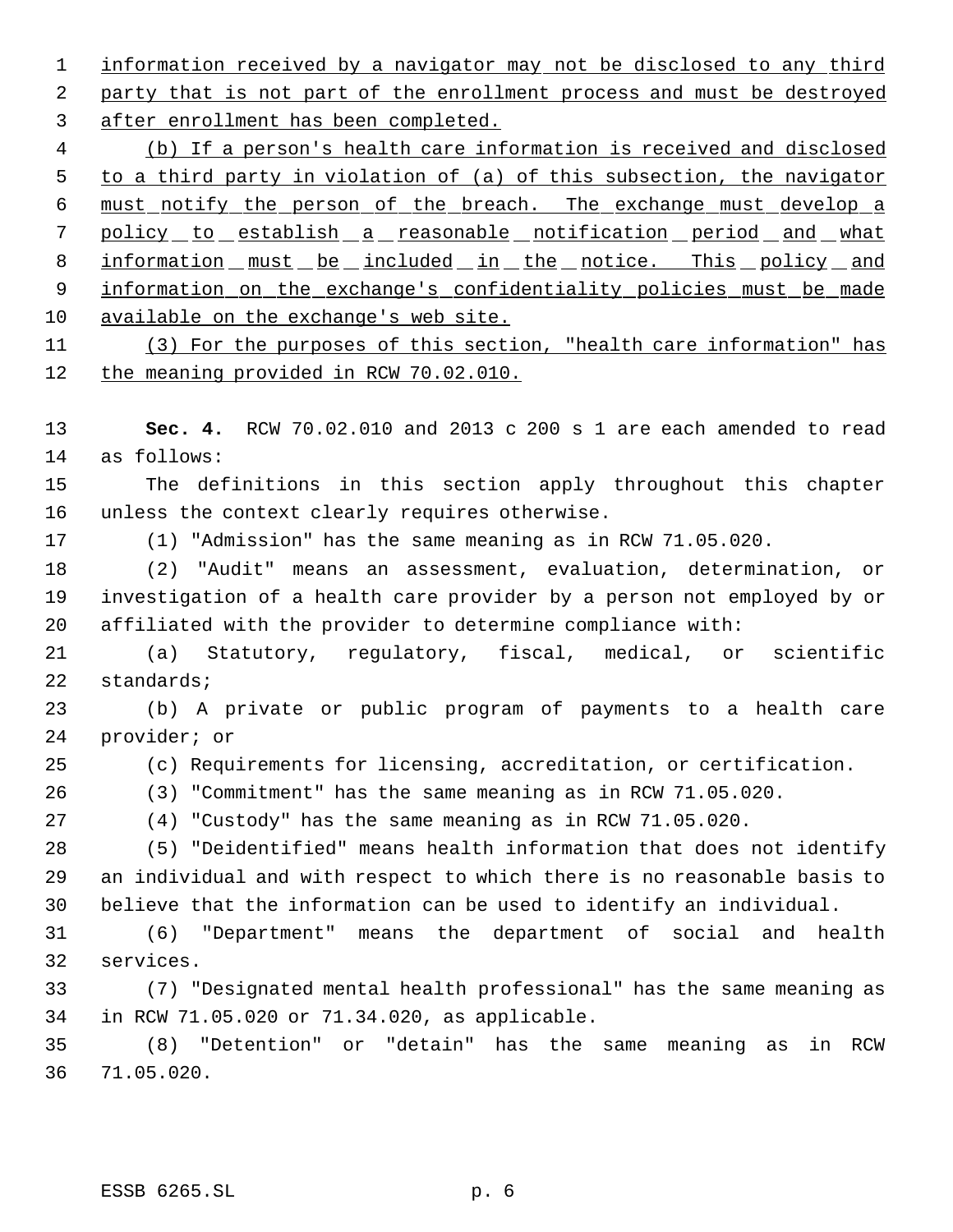(9) "Directory information" means information disclosing the presence, and for the purpose of identification, the name, location within a health care facility, and the general health condition of a particular patient who is a patient in a health care facility or who is currently receiving emergency health care in a health care facility.

(10) "Discharge" has the same meaning as in RCW 71.05.020.

 (11) "Evaluation and treatment facility" has the same meaning as in RCW 71.05.020 or 71.34.020, as applicable.

 (12) "Federal, state, or local law enforcement authorities" means an officer of any agency or authority in the United States, a state, a tribe, a territory, or a political subdivision of a state, a tribe, or a territory who is empowered by law to: (a) Investigate or conduct an official inquiry into a potential criminal violation of law; or (b) prosecute or otherwise conduct a criminal proceeding arising from an alleged violation of law.

 (13) "General health condition" means the patient's health status described in terms of "critical," "poor," "fair," "good," "excellent," or terms denoting similar conditions.

 (14) "Health care" means any care, service, or procedure provided by a health care provider:

 (a) To diagnose, treat, or maintain a patient's physical or mental condition; or

(b) That affects the structure or any function of the human body.

 (15) "Health care facility" means a hospital, clinic, nursing home, laboratory, office, or similar place where a health care provider provides health care to patients.

 (16) "Health care information" means any information, whether oral or recorded in any form or medium, that identifies or can readily be associated with the identity of a patient and directly relates to the patient's health care, including a patient's deoxyribonucleic acid and identified sequence of chemical base pairs. The term includes any required accounting of disclosures of health care information.

 (17) "Health care operations" means any of the following activities of a health care provider, health care facility, or third-party payor to the extent that the activities are related to functions that make an entity a health care provider, a health care facility, or a third-party payor: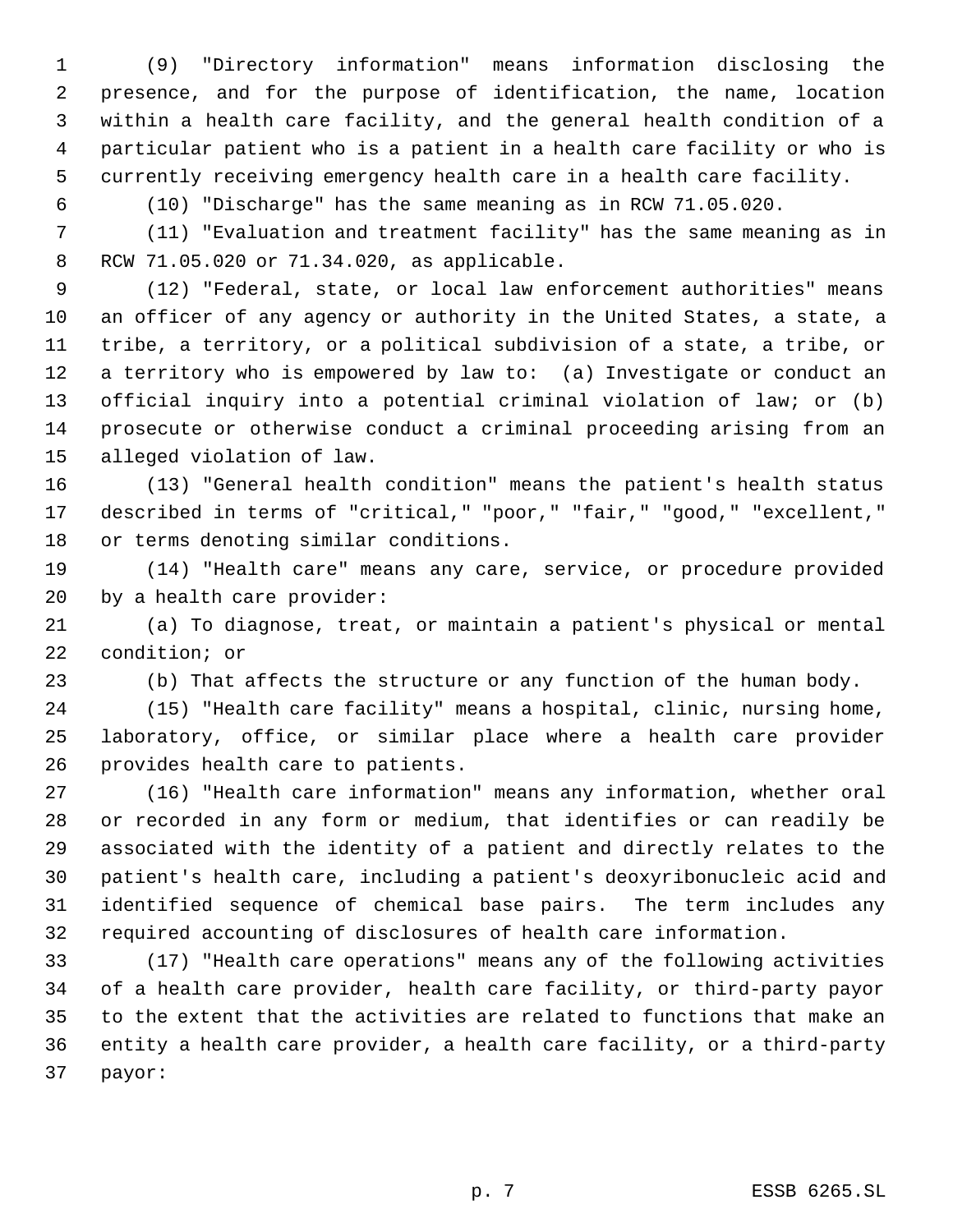(a) Conducting: Quality assessment and improvement activities, including outcomes evaluation and development of clinical guidelines, if the obtaining of generalizable knowledge is not the primary purpose of any studies resulting from such activities; population-based activities relating to improving health or reducing health care costs, protocol development, case management and care coordination, contacting of health care providers and patients with information about treatment 8 alternatives; and related functions that do not include treatment;

 (b) Reviewing the competence or qualifications of health care professionals, evaluating practitioner and provider performance and third-party payor performance, conducting training programs in which students, trainees, or practitioners in areas of health care learn under supervision to practice or improve their skills as health care providers, training of nonhealth care professionals, accreditation, certification, licensing, or credentialing activities;

 (c) Underwriting, premium rating, and other activities relating to the creation, renewal, or replacement of a contract of health insurance or health benefits, and ceding, securing, or placing a contract for reinsurance of risk relating to claims for health care, including stop- loss insurance and excess of loss insurance, if any applicable legal 21 requirements are met;

 (d) Conducting or arranging for medical review, legal services, and auditing functions, including fraud and abuse detection and compliance programs;

 (e) Business planning and development, such as conducting cost- management and planning-related analyses related to managing and operating the health care facility or third-party payor, including formulary development and administration, development, or improvement 29 of methods of payment or coverage policies; and

 (f) Business management and general administrative activities of the health care facility, health care provider, or third-party payor including, but not limited to:

 (i) Management activities relating to implementation of and compliance with the requirements of this chapter;

 (ii) Customer service, including the provision of data analyses for policy holders, plan sponsors, or other customers, provided that health care information is not disclosed to such policy holder, plan sponsor, or customer;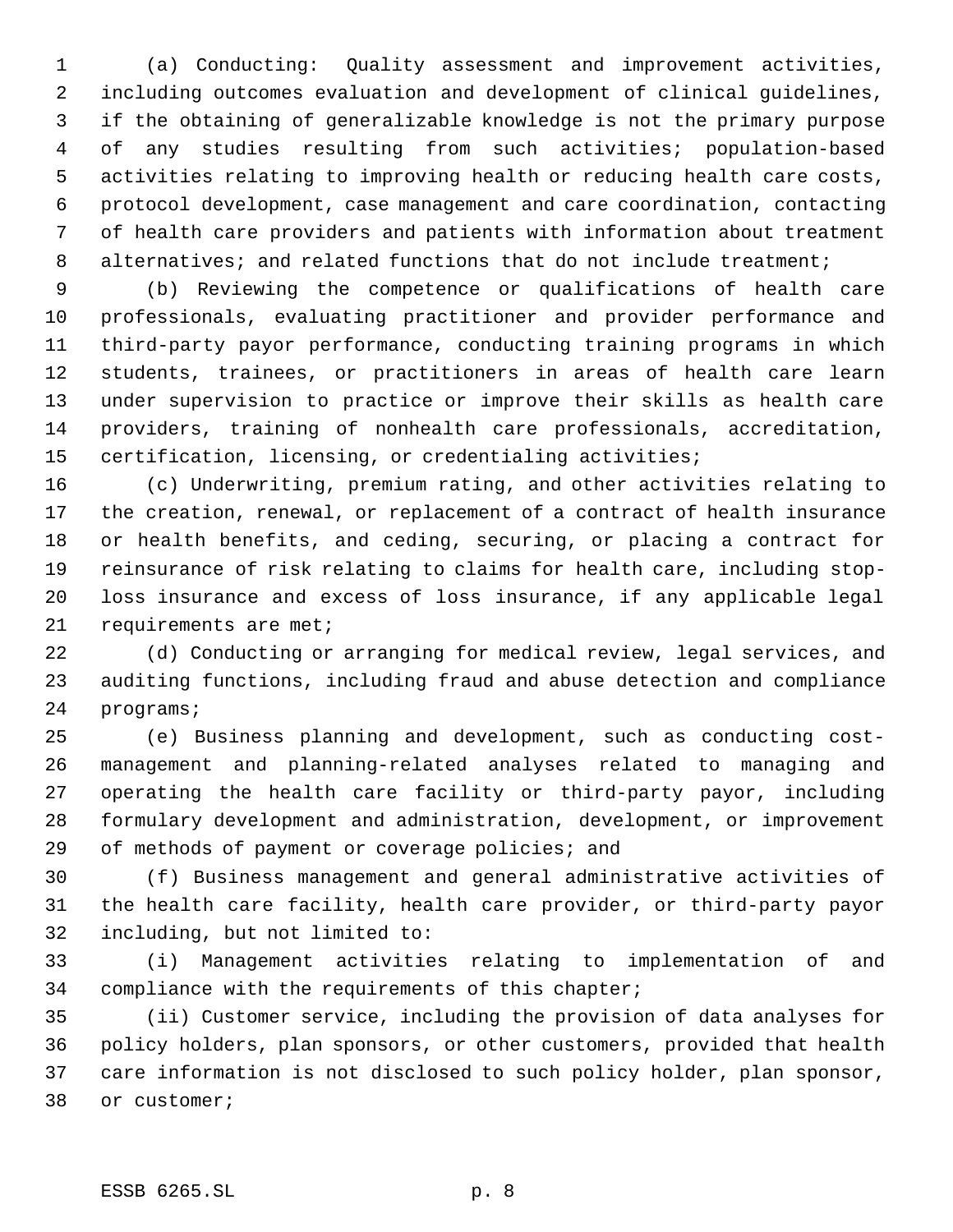(iii) Resolution of internal grievances;

 (iv) The sale, transfer, merger, or consolidation of all or part of a health care provider, health care facility, or third-party payor with another health care provider, health care facility, or third-party payor or an entity that following such activity will become a health care provider, health care facility, or third-party payor, and due diligence related to such activity; and

 (v) Consistent with applicable legal requirements, creating deidentified health care information or a limited dataset for the benefit of the health care provider, health care facility, or third-party payor.

 (18) "Health care provider" means a person who is licensed, certified, registered, or otherwise authorized by the law of this state to provide health care in the ordinary course of business or practice of a profession.

 (19) "Human immunodeficiency virus" or "HIV" has the same meaning as in RCW 70.24.017.

(20) "Imminent" has the same meaning as in RCW 71.05.020.

 (21) "Information and records related to mental health services" means a type of health care information that relates to all information 21 and records( $\left(\frac{1}{7} + \frac{1}{2} + \frac{1}{2} + \frac{1}{2} + \frac{1}{2} + \frac{1}{2} + \frac{1}{2} + \frac{1}{2} + \frac{1}{2} + \frac{1}{2} + \frac{1}{2} + \frac{1}{2} + \frac{1}{2} + \frac{1}{2} + \frac{1}{2} + \frac{1}{2} + \frac{1}{2} + \frac{1}{2} + \frac{1}{2} + \frac{1}{2} + \frac{1}{2} + \frac{1}{2} + \frac{1}{2} + \frac{1}{2} + \frac{1}{2} + \frac{$  obtained, or maintained in the course of providing services by a mental 23 health service agency( $(\tau$  as defined in this section)) or mental health professional to persons who are receiving or have received services for mental illness. The term includes mental health information contained in a medical bill, registration records, as defined in RCW 71.05.020, 27 and all other records regarding the person maintained by the 28 department, by regional support networks and their staff, and by 29 treatment facilities. ((This may)) The term further includes documents of legal proceedings under chapter 71.05, 71.34, or 10.77 RCW, or somatic health care information. For health care information maintained by a hospital as defined in RCW 70.41.020 or a health care facility or health care provider that participates with a hospital in an organized health care arrangement defined under federal law, "information and records related to mental health services" is limited to information and records of services provided by a mental health professional or information and records of services created by a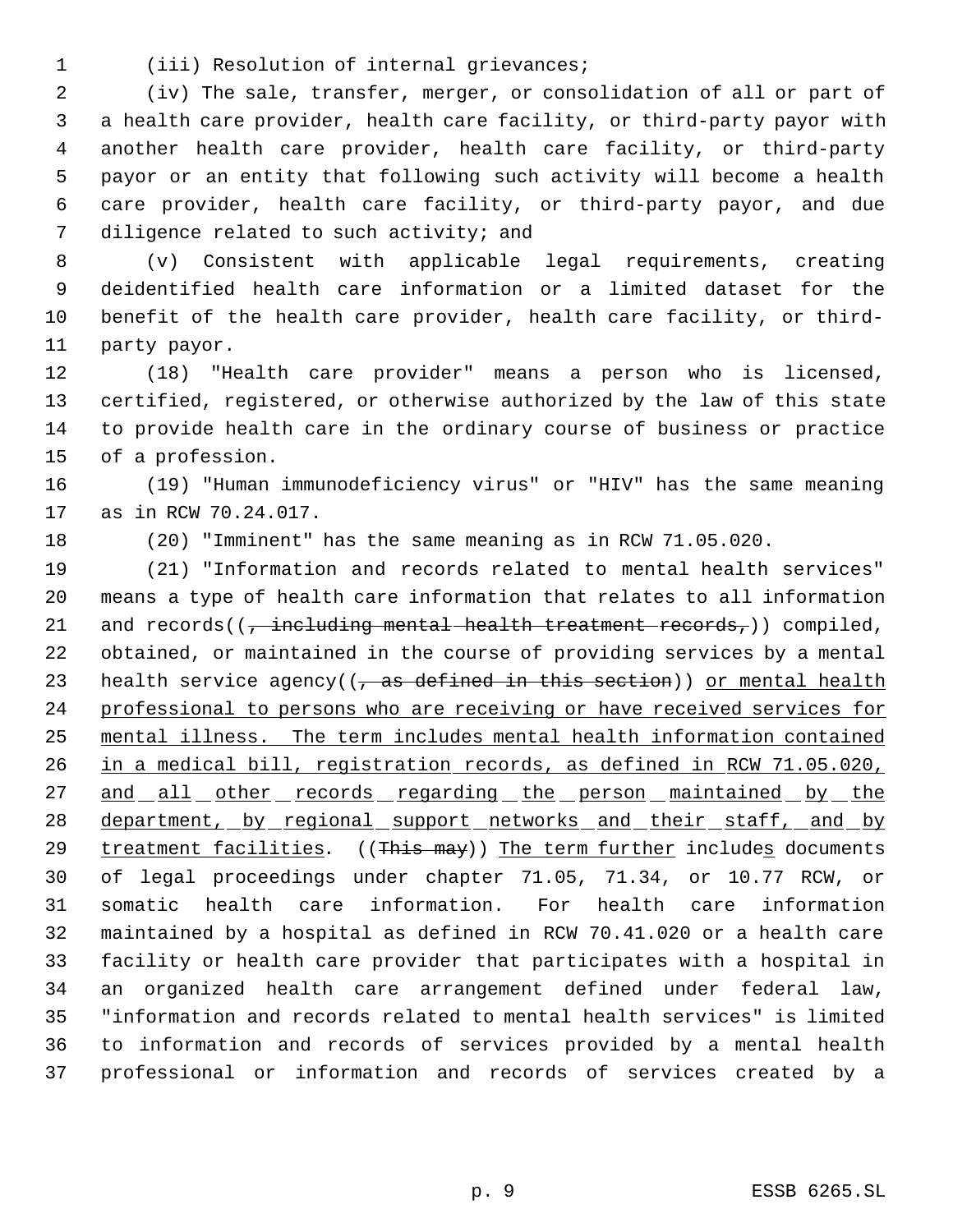hospital-operated community mental health program as defined in RCW 2 71.24.025(6). The term does not include psychotherapy notes.

 (22) "Information and records related to sexually transmitted diseases" means a type of health care information that relates to the identity of any person upon whom an HIV antibody test or other sexually transmitted infection test is performed, the results of such tests, and any information relating to diagnosis of or treatment for any confirmed sexually transmitted infections.

 (23) "Institutional review board" means any board, committee, or other group formally designated by an institution, or authorized under federal or state law, to review, approve the initiation of, or conduct periodic review of research programs to assure the protection of the rights and welfare of human research subjects.

(24) "Legal counsel" has the same meaning as in RCW 71.05.020.

 (25) "Local public health officer" has the same meaning as in RCW 70.24.017.

 (26) "Maintain," as related to health care information, means to hold, possess, preserve, retain, store, or control that information.

19 (27) "Mental health professional" ((has the same meaning as in RCW 71.05.020)) means a psychiatrist, psychologist, psychiatric advanced registered nurse practitioner, psychiatric nurse, or social worker, and such other mental health professionals as may be defined by rules 23 adopted by the secretary of social and health services under chapter 24 71.05 RCW, whether that person works in a private or public setting.

 (28) "Mental health service agency" means a public or private agency that provides services to persons with mental disorders as defined under RCW 71.05.020 or 71.34.020 and receives funding from public sources. This includes evaluation and treatment facilities as defined in RCW 71.34.020, community mental health service delivery systems, or community mental health programs, as defined in RCW 71.24.025, and facilities conducting competency evaluations and restoration under chapter 10.77 RCW.

33 (29) (("Mental-health-treatment-records"-include-registration records, as defined in RCW 71.05.020, and all other records concerning persons who are receiving or who at any time have received services for 36 mental-illness, which are maintained by the department, by regional support networks and their staff, and by treatment facilities. "Mental health treatment records" include mental health information contained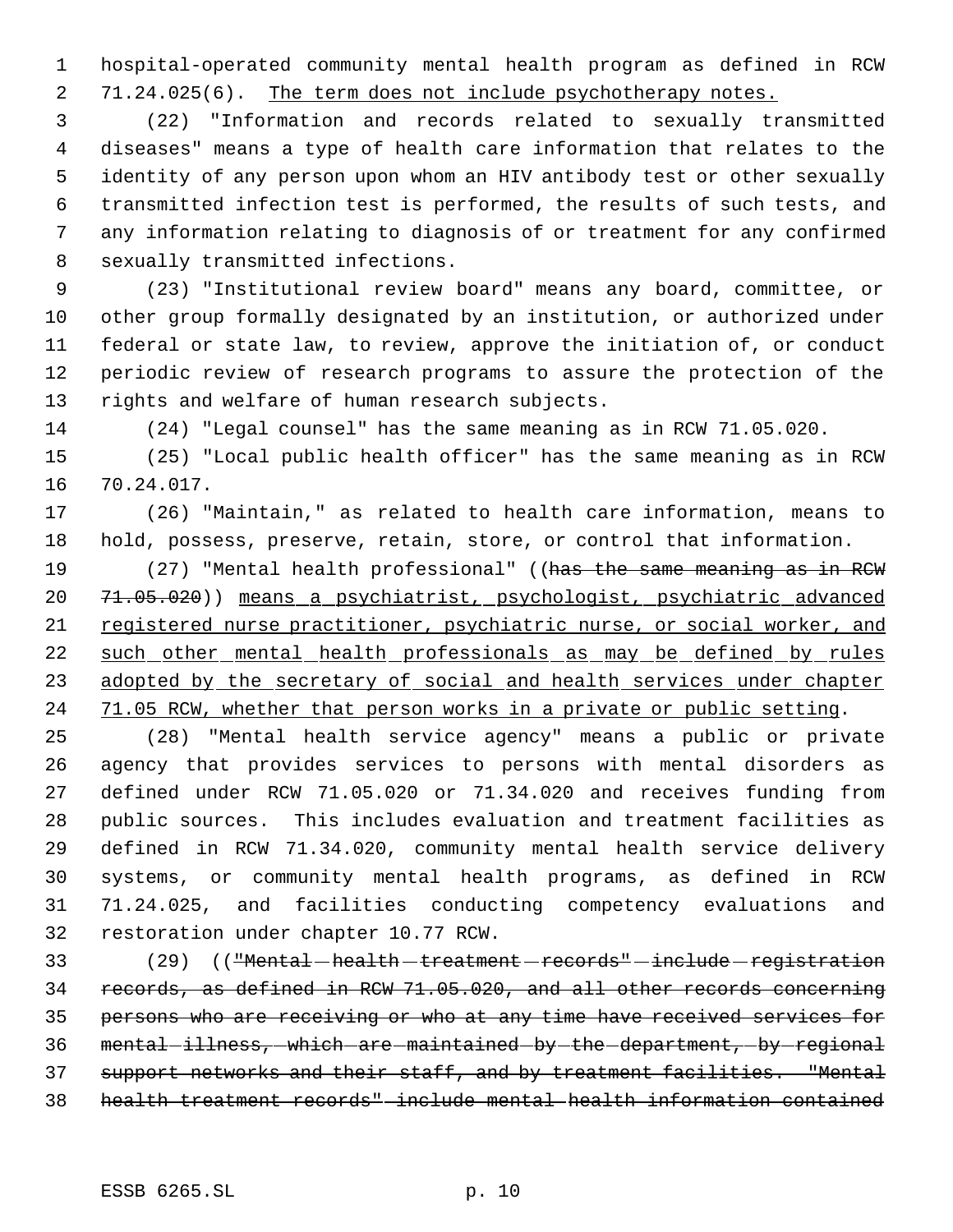in a medical bill including, but not limited to, mental health drugs, a mental health diagnosis, provider name, and dates of service stemming 3 from - a - medical - service. "Mental - health - treatment - records" - do - not 4 include -notes -or -records -maintained -for -personal -use -by -a -person 5 providing treatment services for the department, regional support 6 networks, or a treatment facility if the notes or records are not

available to others.

 $(30)$ )) "Minor" has the same meaning as in RCW 71.34.020.

 $((+31))$   $(30)$  "Parent" has the same meaning as in RCW 71.34.020.

 $((+32))$  (31) "Patient" means an individual who receives or has received health care. The term includes a deceased individual who has received health care.

13 (((433))) (32) "Payment" means:

(a) The activities undertaken by:

 (i) A third-party payor to obtain premiums or to determine or fulfill its responsibility for coverage and provision of benefits by the third-party payor; or

 (ii) A health care provider, health care facility, or third-party payor, to obtain or provide reimbursement for the provision of health care; and

 (b) The activities in (a) of this subsection that relate to the patient to whom health care is provided and that include, but are not limited to:

 (i) Determinations of eligibility or coverage, including coordination of benefits or the determination of cost-sharing amounts, 26 and adjudication or subrogation of health benefit claims;

 (ii) Risk adjusting amounts due based on enrollee health status and demographic characteristics;

 (iii) Billing, claims management, collection activities, obtaining payment under a contract for reinsurance, including stop-loss insurance and excess of loss insurance, and related health care data processing;

 (iv) Review of health care services with respect to medical necessity, coverage under a health plan, appropriateness of care, or justification of charges;

 (v) Utilization review activities, including precertification and preauthorization of services, and concurrent and retrospective review of services; and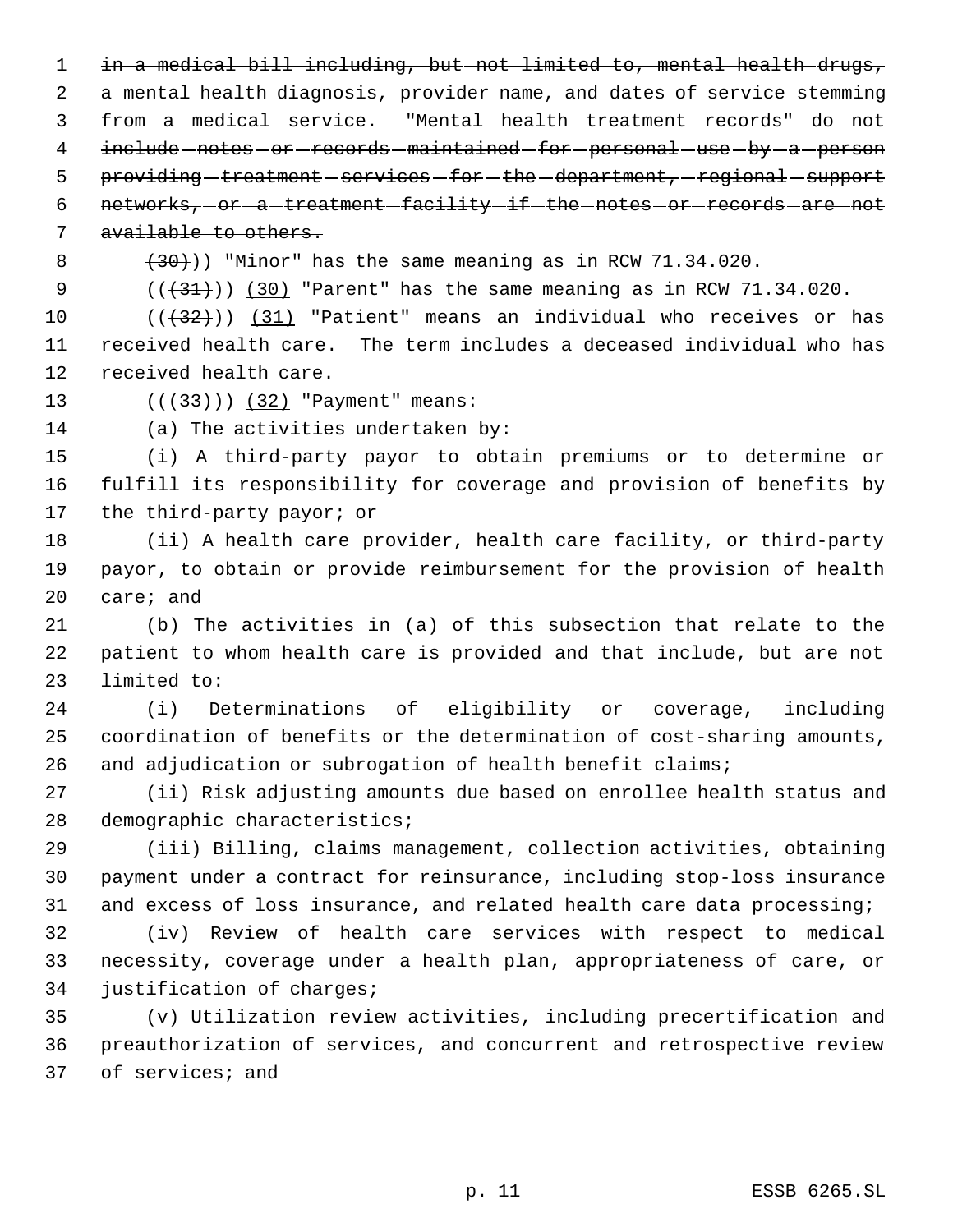(vi) Disclosure to consumer reporting agencies of any of the following health care information relating to collection of premiums or reimbursement:

- (A) Name and address;
- (B) Date of birth;
- (C) Social security number;

(D) Payment history;

8 (E) Account number; and

 (F) Name and address of the health care provider, health care facility, and/or third-party payor.

 $((+34))$   $(33)$  "Person" means an individual, corporation, business trust, estate, trust, partnership, association, joint venture, government, governmental subdivision or agency, or any other legal or commercial entity.

15 (( $\left(\frac{35}{10}\right)$ ) (34) "Professional person" has the same meaning as in RCW 71.05.020.

17 (( $(36)$ )) (35) "Psychiatric advanced registered nurse practitioner" has the same meaning as in RCW 71.05.020.

19 (( $\left(\frac{37}{10}\right)$  (36) "Psychotherapy notes" means notes recorded, in any medium, by a mental health professional documenting or analyzing the contents of conversations during a private counseling session or group, 22 joint, or family counseling session, and that are separated from the 23 rest of the individual's medical record. The term excludes mediation 24 prescription and monitoring, counseling session start and stop times, 25 the modalities and frequencies of treatment furnished, results of 26 clinical tests, and any summary of the following items: Diagnosis, 27 functional status, the treatment plan, symptoms, prognosis, and progress to date.

 (37) "Reasonable fee" means the charges for duplicating or searching the record, but shall not exceed sixty-five cents per page for the first thirty pages and fifty cents per page for all other pages. In addition, a clerical fee for searching and handling may be charged not to exceed fifteen dollars. These amounts shall be adjusted biennially in accordance with changes in the consumer price index, all consumers, for Seattle-Tacoma metropolitan statistical area as determined by the secretary of health. However, where editing of records by a health care provider is required by statute and is done by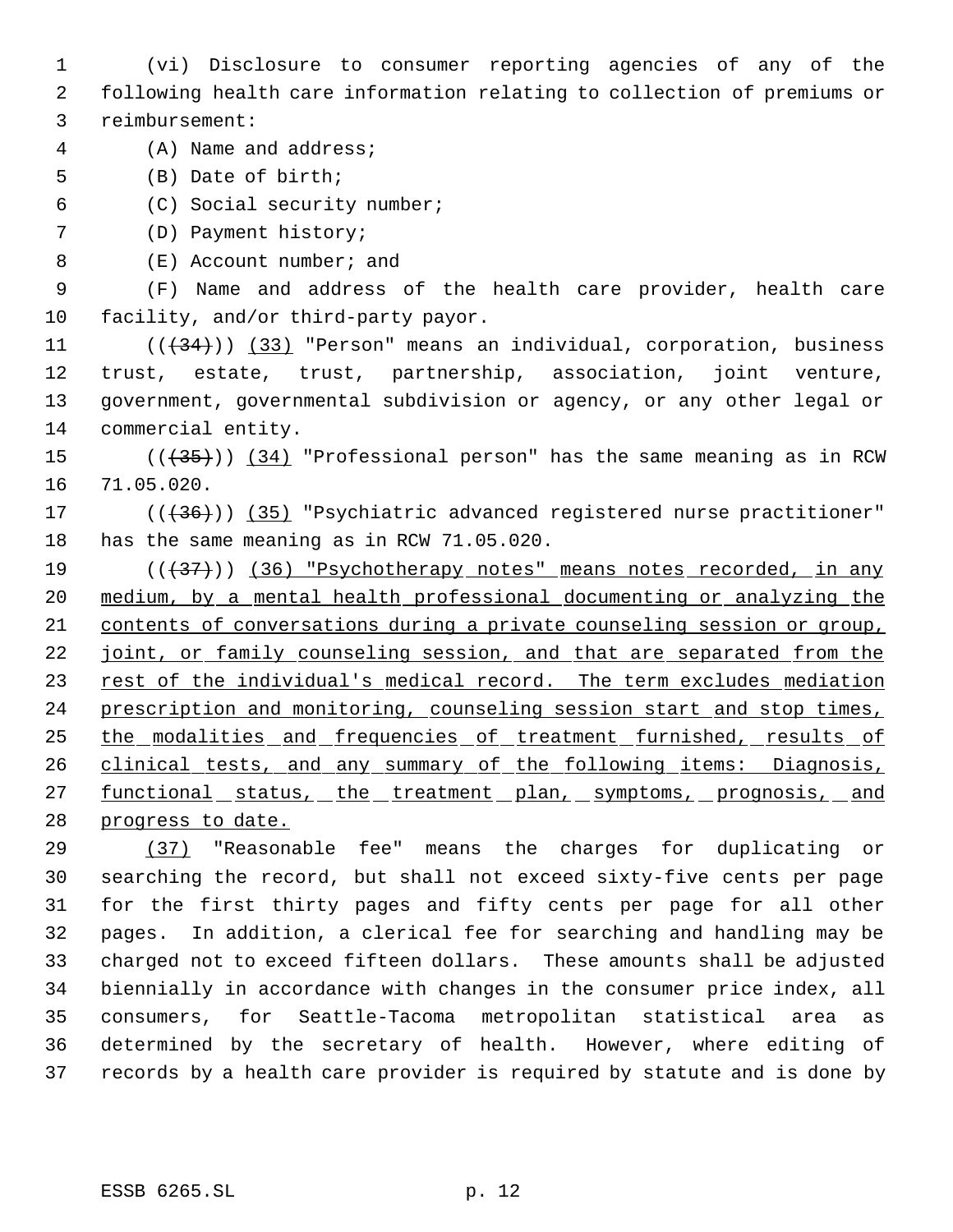the provider personally, the fee may be the usual and customary charge for a basic office visit.

(38) "Release" has the same meaning as in RCW 71.05.020.

 (39) "Resource management services" has the same meaning as in RCW 71.05.020.

 (40) "Serious violent offense" has the same meaning as in RCW 71.05.020.

 (41) "Sexually transmitted infection" or "sexually transmitted disease" has the same meaning as "sexually transmitted disease" in RCW 70.24.017.

 (42) "Test for a sexually transmitted disease" has the same meaning as in RCW 70.24.017.

 (43) "Third-party payor" means an insurer regulated under Title 48 RCW authorized to transact business in this state or other jurisdiction, including a health care service contractor, and health maintenance organization; or an employee welfare benefit plan, excluding fitness or wellness plans; or a state or federal health benefit program.

 (44) "Treatment" means the provision, coordination, or management of health care and related services by one or more health care providers or health care facilities, including the coordination or management of health care by a health care provider or health care facility with a third party; consultation between health care providers or health care facilities relating to a patient; or the referral of a patient for health care from one health care provider or health care facility to another.

 **Sec. 5.** RCW 70.02.020 and 2013 c 200 s 2 are each amended to read as follows:

 (1) Except as authorized elsewhere in this chapter, a health care provider, an individual who assists a health care provider in the delivery of health care, or an agent and employee of a health care provider may not disclose health care information about a patient to any other person without the patient's written authorization. A disclosure made under a patient's written authorization must conform to the authorization.

36 (2) ((A patient has a right to receive an accounting of all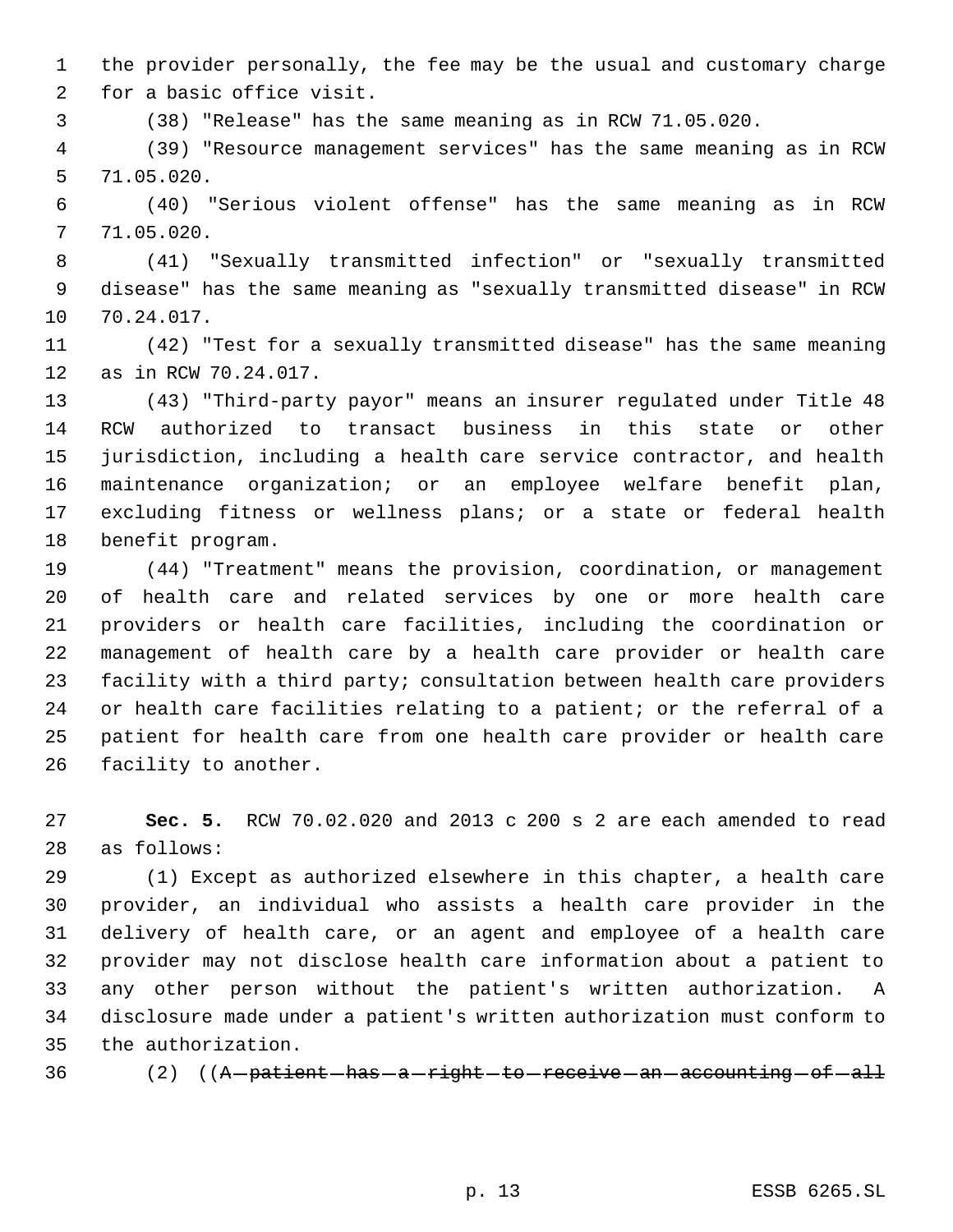disclosures of mental health treatment records except disclosures made

2 under RCW 71.05.425.

 $(3)$  (3)) A patient has a right to receive an accounting of disclosures 4 of health care information( $(-$  except for mental health treatment 5 records which are addressed in subsection  $(2)$  of this section,)) made by a health care provider or a health care facility in the six years before the date on which the accounting is requested, except for disclosures:

(a) To carry out treatment, payment, and health care operations;

(b) To the patient of health care information about him or her;

 (c) Incident to a use or disclosure that is otherwise permitted or required;

 (d) Pursuant to an authorization where the patient authorized the disclosure of health care information about himself or herself;

(e) Of directory information;

(f) To persons involved in the patient's care;

 (g) For national security or intelligence purposes if an accounting of disclosures is not permitted by law;

 (h) To correctional institutions or law enforcement officials if an accounting of disclosures is not permitted by law; and

 (i) Of a limited data set that excludes direct identifiers of the patient or of relatives, employers, or household members of the patient.

 **Sec. 6.** RCW 70.02.050 and 2013 c 200 s 3 are each amended to read as follows:

 (1) A health care provider or health care facility may disclose health care information, except for information and records related to sexually transmitted diseases which are addressed in RCW 70.02.220, about a patient without the patient's authorization to the extent a recipient needs to know the information, if the disclosure is:

 (a) To a person who the provider or facility reasonably believes is providing health care to the patient;

 (b) To any other person who requires health care information for health care education, or to provide planning, quality assurance, peer review, or administrative, legal, financial, actuarial services to, or other health care operations for or on behalf of the health care provider or health care facility; or for assisting the health care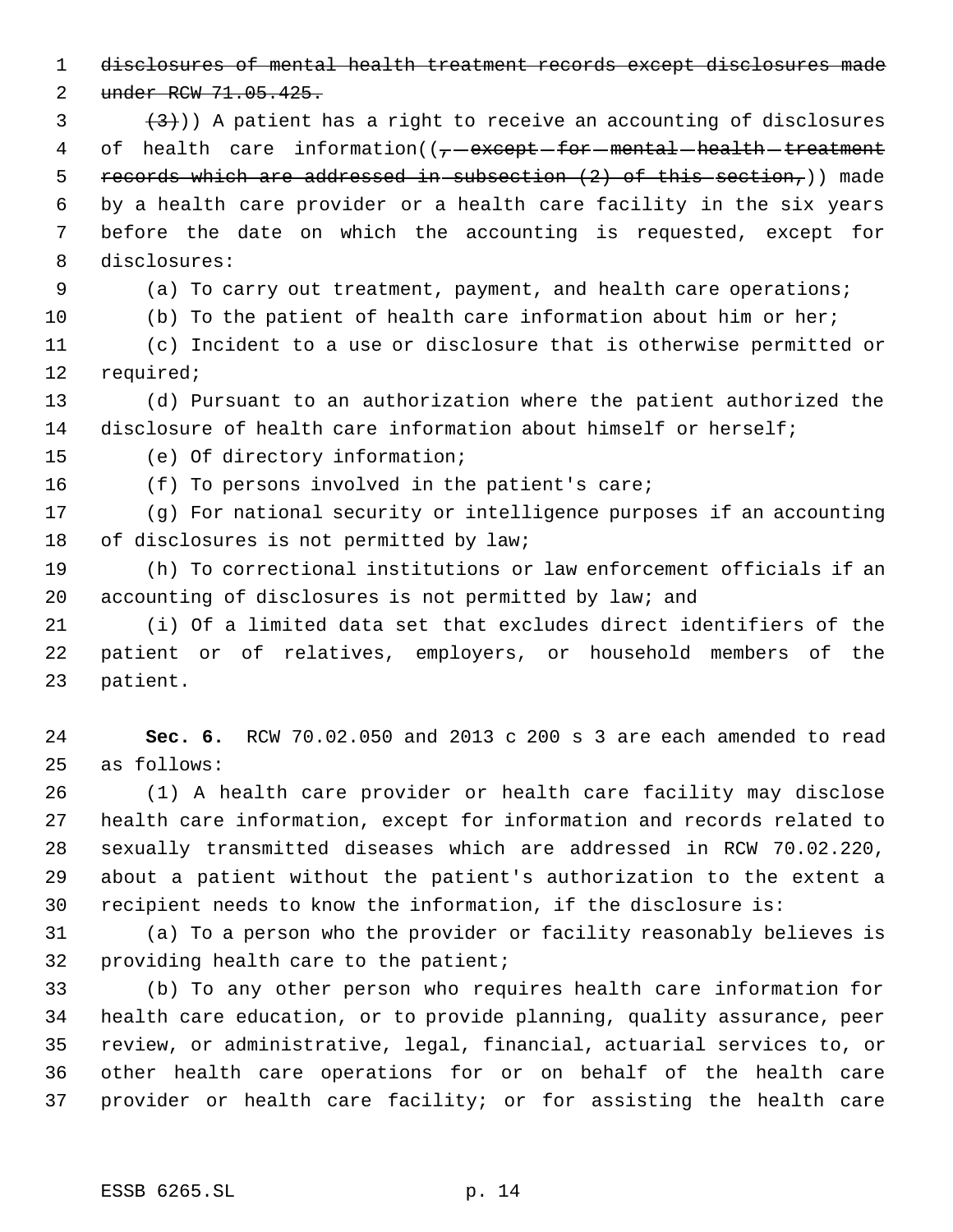provider or health care facility in the delivery of health care and the health care provider or health care facility reasonably believes that the person:

 (i) Will not use or disclose the health care information for any other purpose; and

 (ii) Will take appropriate steps to protect the health care information;

 (c) To any person if the health care provider or health care facility reasonably believes that disclosure will avoid or minimize an imminent danger to the health or safety of the patient or any other individual, however there is no obligation under this chapter on the part of the provider or facility to so disclose. The fact of admission to a provider for mental health services and all information and records compiled, obtained, or maintained in the course of providing mental health services to either voluntary or involuntary recipients of services at public or private agencies is not subject to disclosure 17 unless disclosure is permitted in RCW 70.02.230; or

18 (d) ((To an official of a penal or other custodial institution in 19 which the patient is detained; or

 $\text{(+e)}$ )) For payment, including information necessary for a recipient to make a claim, or for a claim to be made on behalf of a recipient for aid, insurance, or medical assistance to which he or she may be entitled.

 (2) A health care provider shall disclose health care information, except for information and records related to sexually transmitted diseases, unless otherwise authorized in RCW 70.02.220, about a patient without the patient's authorization if the disclosure is:

 (a) To federal, state, or local public health authorities, to the extent the health care provider is required by law to report health care information; when needed to determine compliance with state or federal licensure, certification or registration rules or laws, or to investigate unprofessional conduct or ability to practice with reasonable skill and safety under chapter 18.130 RCW. Any health care information obtained under this subsection is exempt from public inspection and copying pursuant to chapter 42.56 RCW; or

(b) When needed to protect the public health.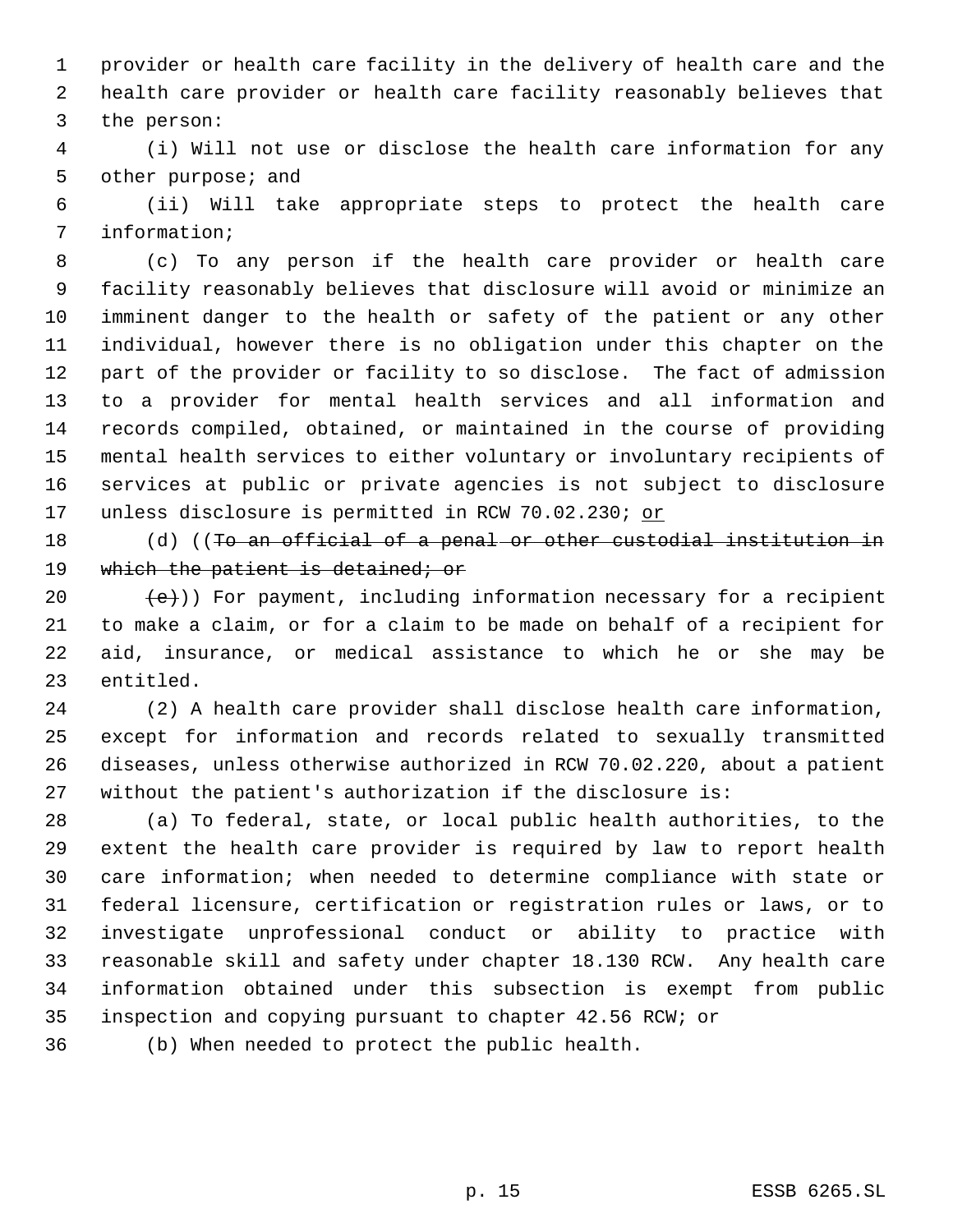**Sec. 7.** RCW 70.02.200 and 2013 c 200 s 4 are each amended to read as follows:

 (1) In addition to the disclosures authorized by RCW 70.02.050 and 70.02.210, a health care provider or health care facility may disclose health care information, except for information and records related to sexually transmitted diseases and information related to mental health services which are addressed by RCW 70.02.220 through 70.02.260, about a patient without the patient's authorization, to:

 (a) Any other health care provider or health care facility reasonably believed to have previously provided health care to the patient, to the extent necessary to provide health care to the patient, unless the patient has instructed the health care provider or health 13 care facility in writing not to make the disclosure;

 (b) Immediate family members of the patient, including a patient's state registered domestic partner, or any other individual with whom the patient is known to have a close personal relationship, if made in accordance with good medical or other professional practice, unless the patient has instructed the health care provider or health care facility in writing not to make the disclosure;

 (c) A health care provider or health care facility who is the successor in interest to the health care provider or health care facility maintaining the health care information;

 (d) A person who obtains information for purposes of an audit, if that person agrees in writing to:

 (i) Remove or destroy, at the earliest opportunity consistent with the purpose of the audit, information that would enable the patient to be identified; and

 (ii) Not to disclose the information further, except to accomplish the audit or report unlawful or improper conduct involving fraud in payment for health care by a health care provider or patient, or other unlawful conduct by the health care provider;

 (e) Provide directory information, unless the patient has instructed the health care provider or health care facility not to make the disclosure;

 (f) Fire, police, sheriff, or other public authority, that brought, or caused to be brought, the patient to the health care facility or health care provider if the disclosure is limited to the patient's name, residence, sex, age, occupation, condition, diagnosis, estimated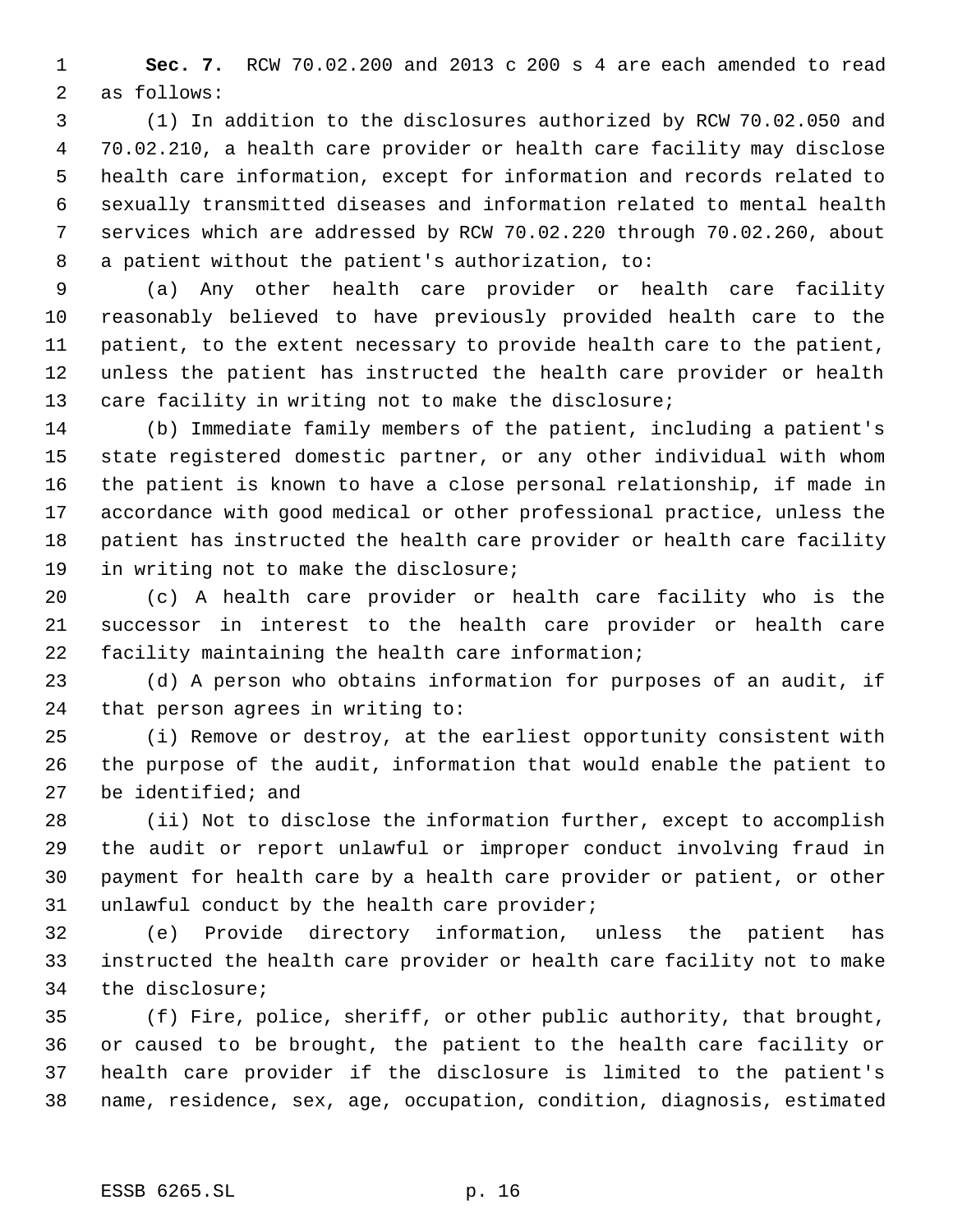or actual discharge date, or extent and location of injuries as determined by a physician, and whether the patient was conscious when admitted;

 (g) Federal, state, or local law enforcement authorities and the health care provider, health care facility, or third-party payor believes in good faith that the health care information disclosed constitutes evidence of criminal conduct that occurred on the premises of the health care provider, health care facility, or third-party 9 payor; ((and))

 (h) Another health care provider, health care facility, or third- party payor for the health care operations of the health care provider, health care facility, or third-party payor that receives the information, if each entity has or had a relationship with the patient who is the subject of the health care information being requested, the health care information pertains to such relationship, and the disclosure is for the purposes described in RCW 70.02.010(17) (a) and  $(b)$  *j* and

# (i) An official of a penal or other custodial institution in which the patient is detained.

 (2) In addition to the disclosures required by RCW 70.02.050 and 70.02.210, a health care provider shall disclose health care information, except for information related to sexually transmitted diseases and information related to mental health services which are addressed by RCW 70.02.220 through 70.02.260, about a patient without the patient's authorization if the disclosure is:

 (a) To federal, state, or local law enforcement authorities to the extent the health care provider is required by law;

 (b) To federal, state, or local law enforcement authorities, upon receipt of a written or oral request made to a nursing supervisor, administrator, or designated privacy official, in a case in which the patient is being treated or has been treated for a bullet wound, gunshot wound, powder burn, or other injury arising from or caused by the discharge of a firearm, or an injury caused by a knife, an ice pick, or any other sharp or pointed instrument which federal, state, or local law enforcement authorities reasonably believe to have been intentionally inflicted upon a person, or a blunt force injury that federal, state, or local law enforcement authorities reasonably believe resulted from a criminal act, the following information, if known: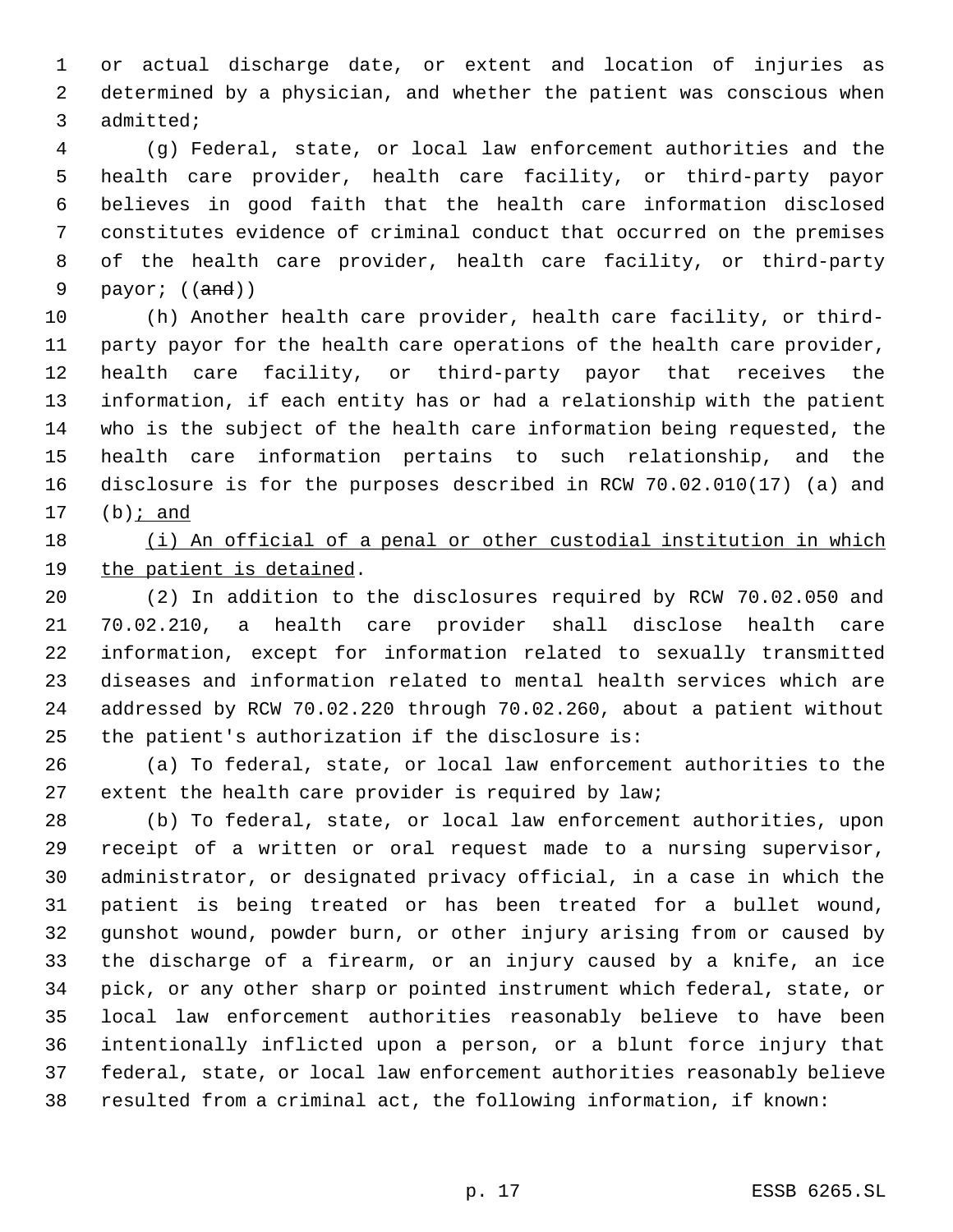1 (i) The name of the patient;

2 (ii) The patient's residence;

(iii) The patient's sex;

(iv) The patient's age;

(v) The patient's condition;

 (vi) The patient's diagnosis, or extent and location of injuries as 7 determined by a health care provider;

8 (vii) Whether the patient was conscious when admitted;

 (viii) The name of the health care provider making the 10 determination in  $(b)(v)$ ,  $(vi)$ , and  $(vii)$  of this subsection;

 (ix) Whether the patient has been transferred to another facility; and

(x) The patient's discharge time and date;

 (c) Pursuant to compulsory process in accordance with RCW 70.02.060.

 **Sec. 8.** RCW 70.02.210 and 2013 c 200 s 5 are each amended to read as follows:

 $(1)(a)$  A health care provider or health care facility may disclose health care information about a patient without the patient's authorization to the extent a recipient needs to know the information, if the disclosure is for use in a research project that an institutional review board has determined:

23 ( $((+a))$  <u>(i</u>) Is of sufficient importance to outweigh the intrusion into the privacy of the patient that would result from the disclosure;

25  $((+b))$  (ii) Is impracticable without the use or disclosure of the health care information in individually identifiable form;

 $((+e))$   $(iii)$  Contains reasonable safeguards to protect the information from redisclosure;

29 ( $(\langle d \rangle)$ ) (iv) Contains reasonable safeguards to protect against identifying, directly or indirectly, any patient in any report of the research project; and

 $((\text{+e})^2)(y)$  Contains procedures to remove or destroy at the earliest opportunity, consistent with the purposes of the project, information that would enable the patient to be identified, unless an institutional review board authorizes retention of identifying information for purposes of another research project.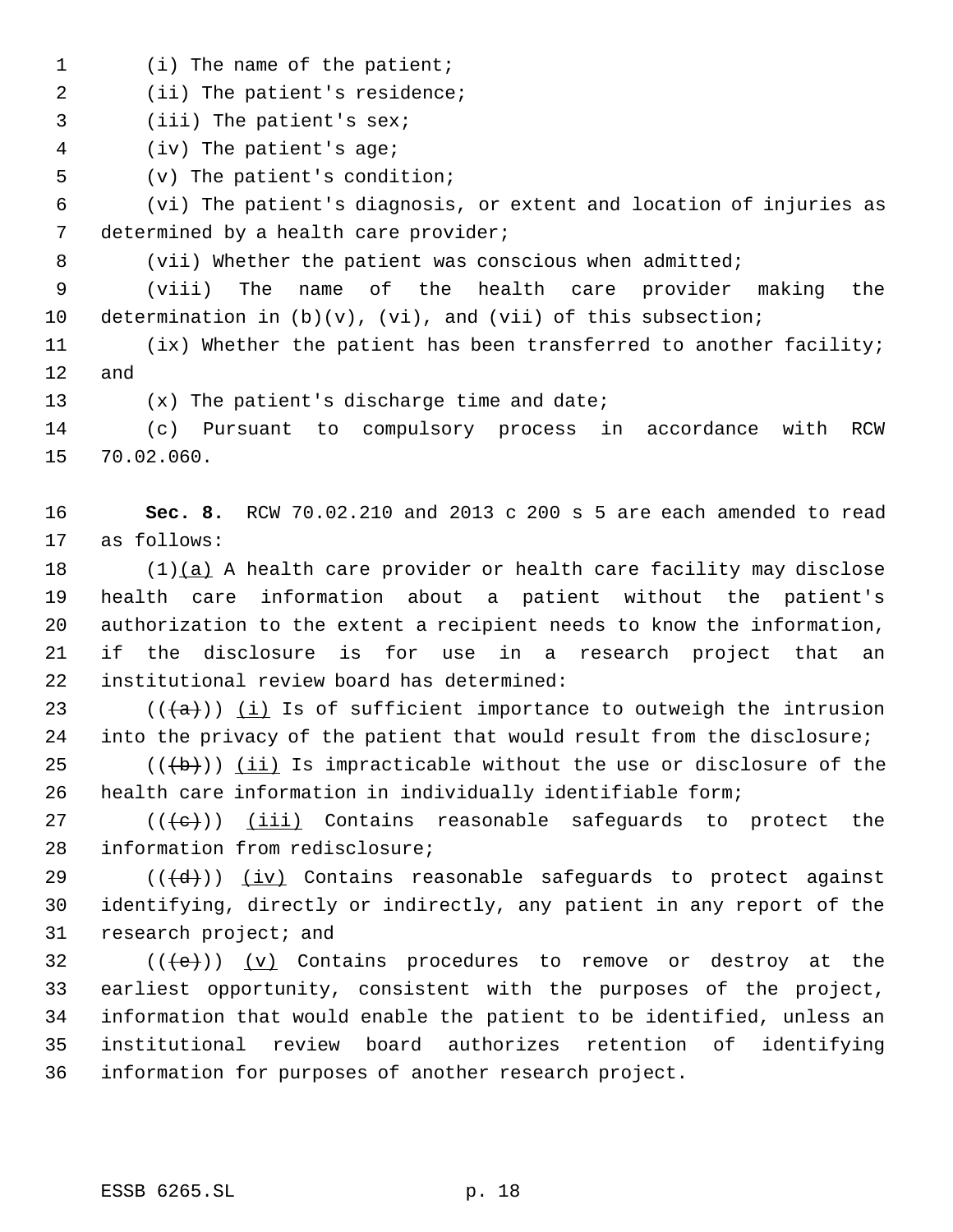(b) Disclosure under (a) of this subsection may include health care 2 information and records of treatment programs related to chemical dependency addressed in chapter 70.96A RCW and as authorized by federal law.

 (2) In addition to the disclosures required by RCW 70.02.050 and 70.02.200, a health care provider or health care facility shall disclose health care information about a patient without the patient's authorization if:

 (a) The disclosure is to county coroners and medical examiners for the investigations of deaths;

 (b) The disclosure is to a procurement organization or person to whom a body part passes for the purpose of examination necessary to assure the medical suitability of the body part; or

 (c) The disclosure is to a person subject to the jurisdiction of the federal food and drug administration in regards to a food and drug administration-regulated product or activity for which that person has responsibility for quality, safety, or effectiveness of activities.

 **Sec. 9.** RCW 70.02.230 and 2013 c 200 s 7 are each amended to read as follows:

 (1) Except as provided in this section, RCW 70.02.050, 71.05.445, 70.96A.150, 74.09.295, 70.02.210, 70.02.240, 70.02.250, and 70.02.260, or pursuant to a valid authorization under RCW 70.02.030, the fact of admission to a provider for mental health services and all information and records compiled, obtained, or maintained in the course of providing mental health services to either voluntary or involuntary recipients of services at public or private agencies must be confidential.

 (2) Information and records related to mental health services, other than those obtained through treatment under chapter 71.34 RCW, may be disclosed only:

 (a) In communications between qualified professional persons to meet the requirements of chapter 71.05 RCW, in the provision of services or appropriate referrals, or in the course of guardianship proceedings if provided to a professional person:

(i) Employed by the facility;

(ii) Who has medical responsibility for the patient's care;

(iii) Who is a designated mental health professional;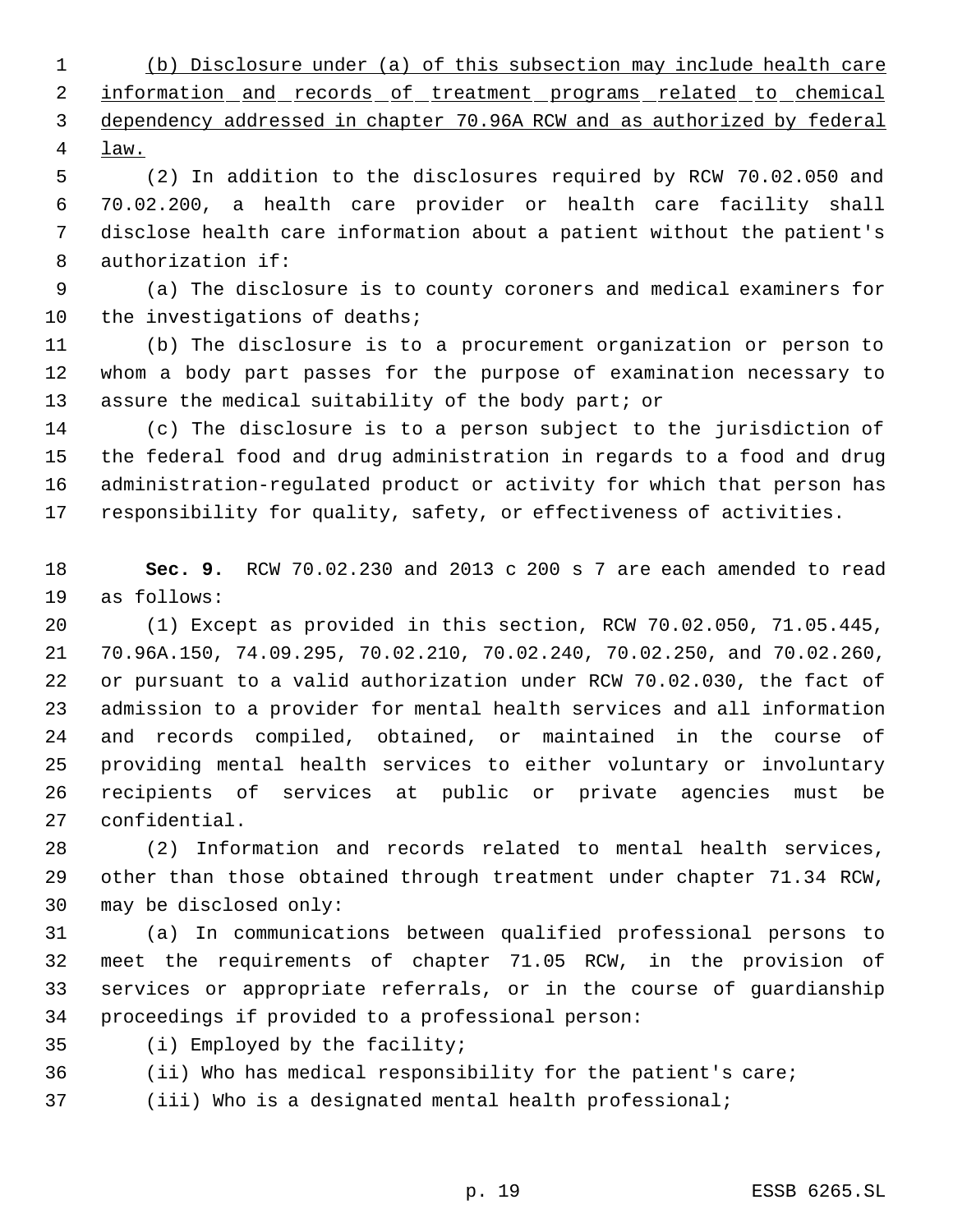(iv) Who is providing services under chapter 71.24 RCW;

 (v) Who is employed by a state or local correctional facility where the person is confined or supervised; or

 (vi) Who is providing evaluation, treatment, or follow-up services under chapter 10.77 RCW;

 (b) When the communications regard the special needs of a patient and the necessary circumstances giving rise to such needs and the disclosure is made by a facility providing services to the operator of a facility in which the patient resides or will reside;

 (c)(i) When the person receiving services, or his or her guardian, designates persons to whom information or records may be released, or if the person is a minor, when his or her parents make such a designation;

 (ii) A public or private agency shall release to a person's next of kin, attorney, personal representative, guardian, or conservator, if any:

 (A) The information that the person is presently a patient in the facility or that the person is seriously physically ill;

 (B) A statement evaluating the mental and physical condition of the patient, and a statement of the probable duration of the patient's confinement, if such information is requested by the next of kin, 22 attorney, personal representative, guardian, or conservator; and

 (iii) Other information requested by the next of kin or attorney as may be necessary to decide whether or not proceedings should be instituted to appoint a guardian or conservator;

 (d)(i) To the courts as necessary to the administration of chapter 71.05 RCW or to a court ordering an evaluation or treatment under chapter 10.77 RCW solely for the purpose of preventing the entry of any evaluation or treatment order that is inconsistent with any order entered under chapter 71.05 RCW.

 (ii) To a court or its designee in which a motion under chapter 10.77 RCW has been made for involuntary medication of a defendant for the purpose of competency restoration.

 (iii) Disclosure under this subsection is mandatory for the purpose 35 of the federal health insurance portability and accountability act;

 (e)(i) When a mental health professional is requested by a representative of a law enforcement or corrections agency, including a police officer, sheriff, community corrections officer, a municipal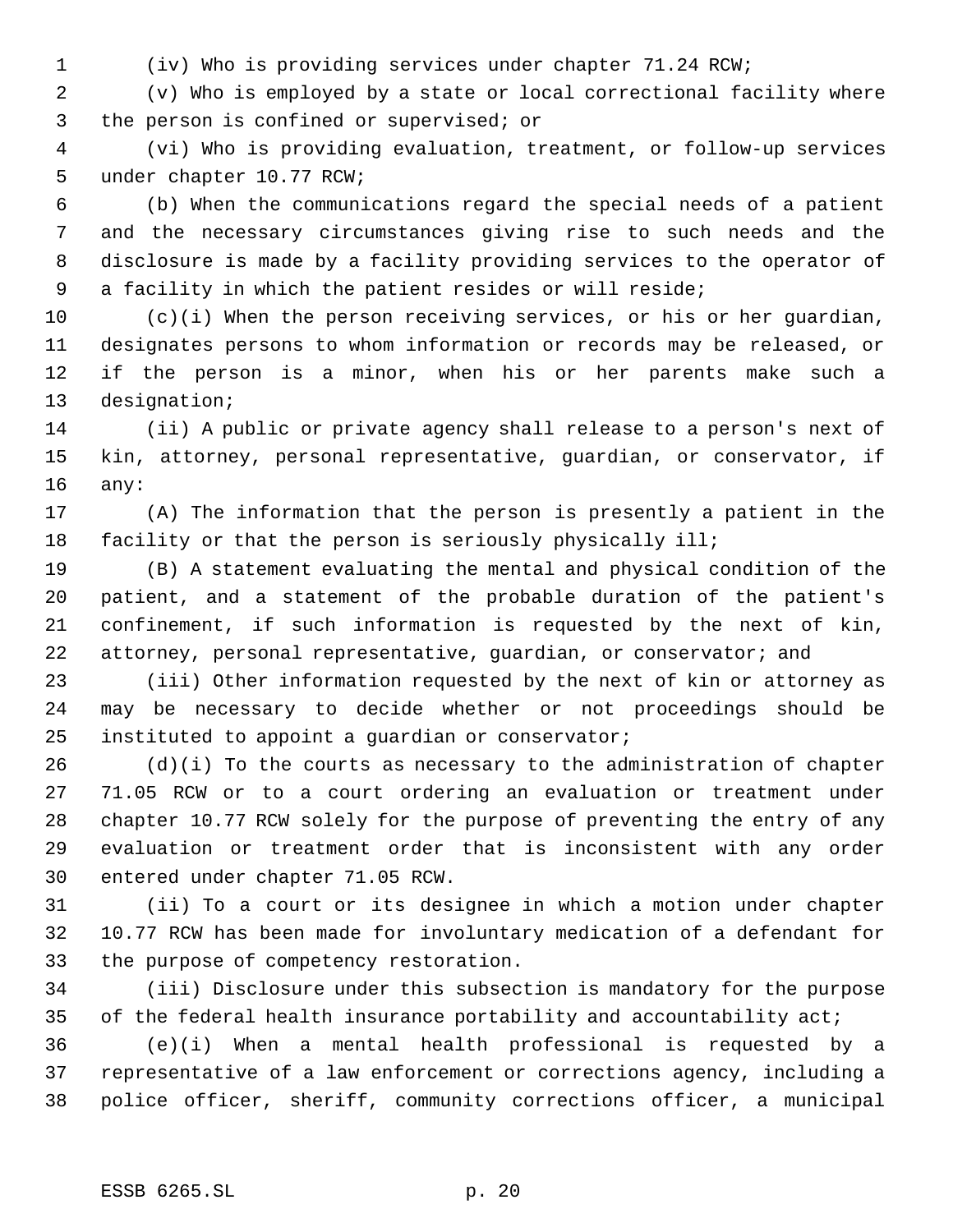attorney, or prosecuting attorney to undertake an investigation or provide treatment under RCW 71.05.150, 10.31.110, or 71.05.153, the mental health professional shall, if requested to do so, advise the representative in writing of the results of the investigation including a statement of reasons for the decision to detain or release the person investigated. The written report must be submitted within seventy-two hours of the completion of the investigation or the request from the law enforcement or corrections representative, whichever occurs later.

 (ii) Disclosure under this subsection is mandatory for the purposes 10 of the federal health insurance portability and accountability act;

(f) To the attorney of the detained person;

 (g) To the prosecuting attorney as necessary to carry out the responsibilities of the office under RCW 71.05.330(2), 71.05.340(1)(b), and 71.05.335. The prosecutor must be provided access to records regarding the committed person's treatment and prognosis, medication, behavior problems, and other records relevant to the issue of whether treatment less restrictive than inpatient treatment is in the best interest of the committed person or others. Information must be disclosed only after giving notice to the committed person and the person's counsel;

 (h)(i) To appropriate law enforcement agencies and to a person, when the identity of the person is known to the public or private agency, whose health and safety has been threatened, or who is known to have been repeatedly harassed, by the patient. The person may designate a representative to receive the disclosure. The disclosure must be made by the professional person in charge of the public or private agency or his or her designee and must include the dates of commitment, admission, discharge, or release, authorized or unauthorized absence from the agency's facility, and only any other information that is pertinent to the threat or harassment. The agency or its employees are not civilly liable for the decision to disclose or not, so long as the decision was reached in good faith and without gross negligence.

 (ii) Disclosure under this subsection is mandatory for the purposes 35 of the federal health insurance portability and accountability act;

 (i)(i) To appropriate corrections and law enforcement agencies all necessary and relevant information in the event of a crisis or emergent situation that poses a significant and imminent risk to the public.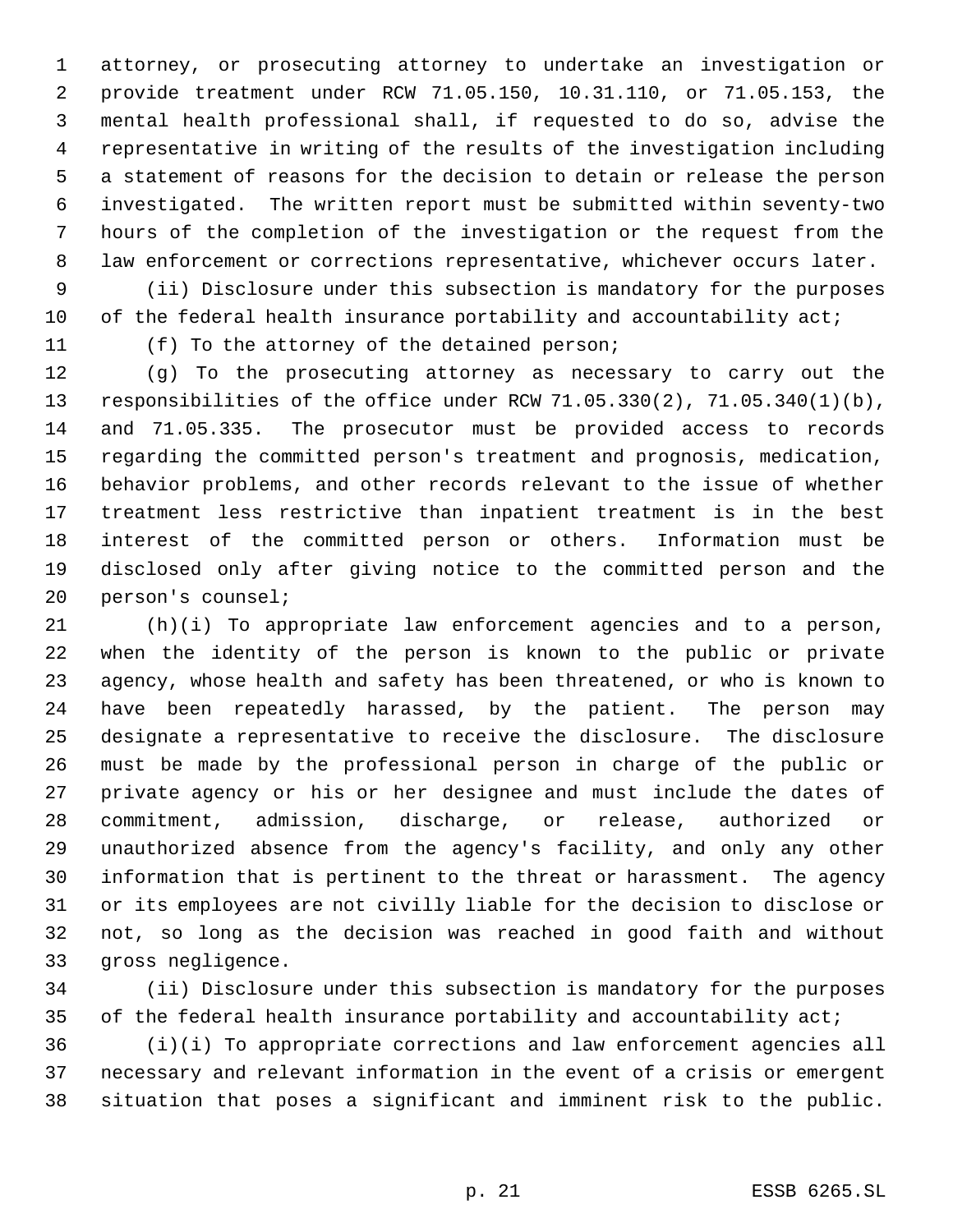The mental health service agency or its employees are not civilly liable for the decision to disclose or not so long as the decision was reached in good faith and without gross negligence.

 (ii) Disclosure under this subsection is mandatory for the purposes of the health insurance portability and accountability act;

 (j) To the persons designated in RCW 71.05.425 for the purposes described in those sections;

 (k) Upon the death of a person. The person's next of kin, personal representative, guardian, or conservator, if any, must be notified. Next of kin who are of legal age and competent must be notified under this section in the following order: Spouse, parents, children, brothers and sisters, and other relatives according to the degree of relation. Access to all records and information compiled, obtained, or maintained in the course of providing services to a deceased patient are governed by RCW 70.02.140;

 (l) To mark headstones or otherwise memorialize patients interred at state hospital cemeteries. The department of social and health services shall make available the name, date of birth, and date of death of patients buried in state hospital cemeteries fifty years after 20 the death of a patient;

 (m) To law enforcement officers and to prosecuting attorneys as are necessary to enforce RCW 9.41.040(2)(a)(ii). The extent of information that may be released is limited as follows:

 (i) Only the fact, place, and date of involuntary commitment, an official copy of any order or orders of commitment, and an official copy of any written or oral notice of ineligibility to possess a firearm that was provided to the person pursuant to RCW 9.41.047(1), must be disclosed upon request;

 (ii) The law enforcement and prosecuting attorneys may only release the information obtained to the person's attorney as required by court rule and to a jury or judge, if a jury is waived, that presides over any trial at which the person is charged with violating RCW 9.41.040(2)(a)(ii);

 (iii) Disclosure under this subsection is mandatory for the purposes of the federal health insurance portability and accountability act;

 (n) When a patient would otherwise be subject to the provisions of this section and disclosure is necessary for the protection of the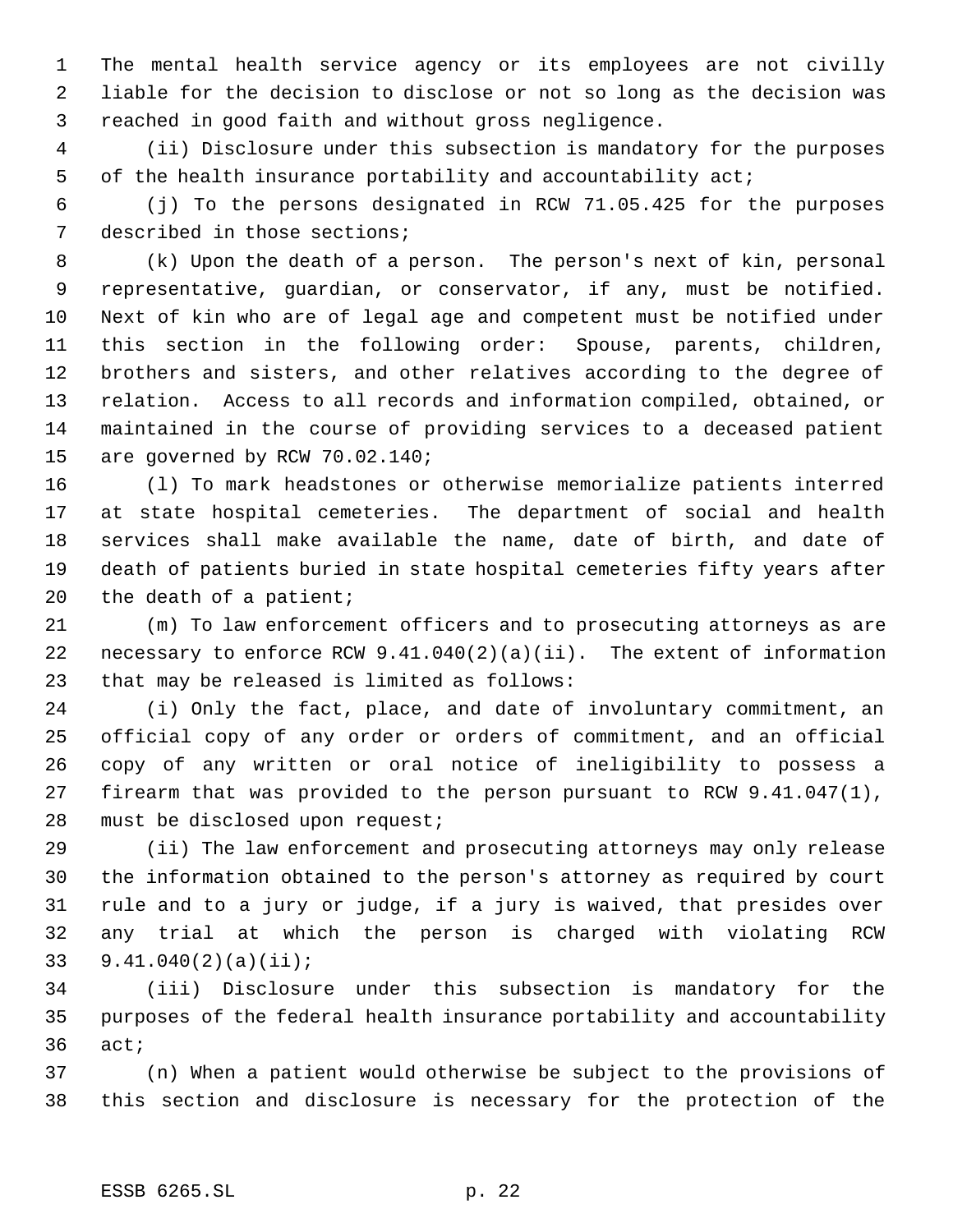patient or others due to his or her unauthorized disappearance from the facility, and his or her whereabouts is unknown, notice of the disappearance, along with relevant information, may be made to relatives, the department of corrections when the person is under the supervision of the department, and governmental law enforcement agencies designated by the physician or psychiatric advanced registered nurse practitioner in charge of the patient or the professional person in charge of the facility, or his or her professional designee;

(o) Pursuant to lawful order of a court;

 (p) To qualified staff members of the department, to the director of regional support networks, to resource management services responsible for serving a patient, or to service providers designated by resource management services as necessary to determine the progress and adequacy of treatment and to determine whether the person should be transferred to a less restrictive or more appropriate treatment 16 modality or facility;

17 (q) Within the ((treatment facility)) mental health service agency where the patient is receiving treatment, confidential information may be disclosed to persons employed, serving in bona fide training programs, or participating in supervised volunteer programs, at the facility when it is necessary to perform their duties;

 (r) Within the department as necessary to coordinate treatment for mental illness, developmental disabilities, alcoholism, or drug abuse 24 of persons who are under the supervision of the department;

 (s) To a licensed physician or psychiatric advanced registered nurse practitioner who has determined that the life or health of the 27 person is in danger and that treatment without the information and 28 records related to mental health services ((contained-in-the-mental 29 health treatment records)) could be injurious to the patient's health. Disclosure must be limited to the portions of the records necessary to meet the medical emergency;

 (t) Consistent with the requirements of the federal health information portability and accountability act, to a licensed mental health professional or a health care professional licensed under chapter 18.71, 18.71A, 18.57, 18.57A, 18.79, or 18.36A RCW who is providing care to a person, or to whom a person has been referred for evaluation or treatment, to assure coordinated care and treatment of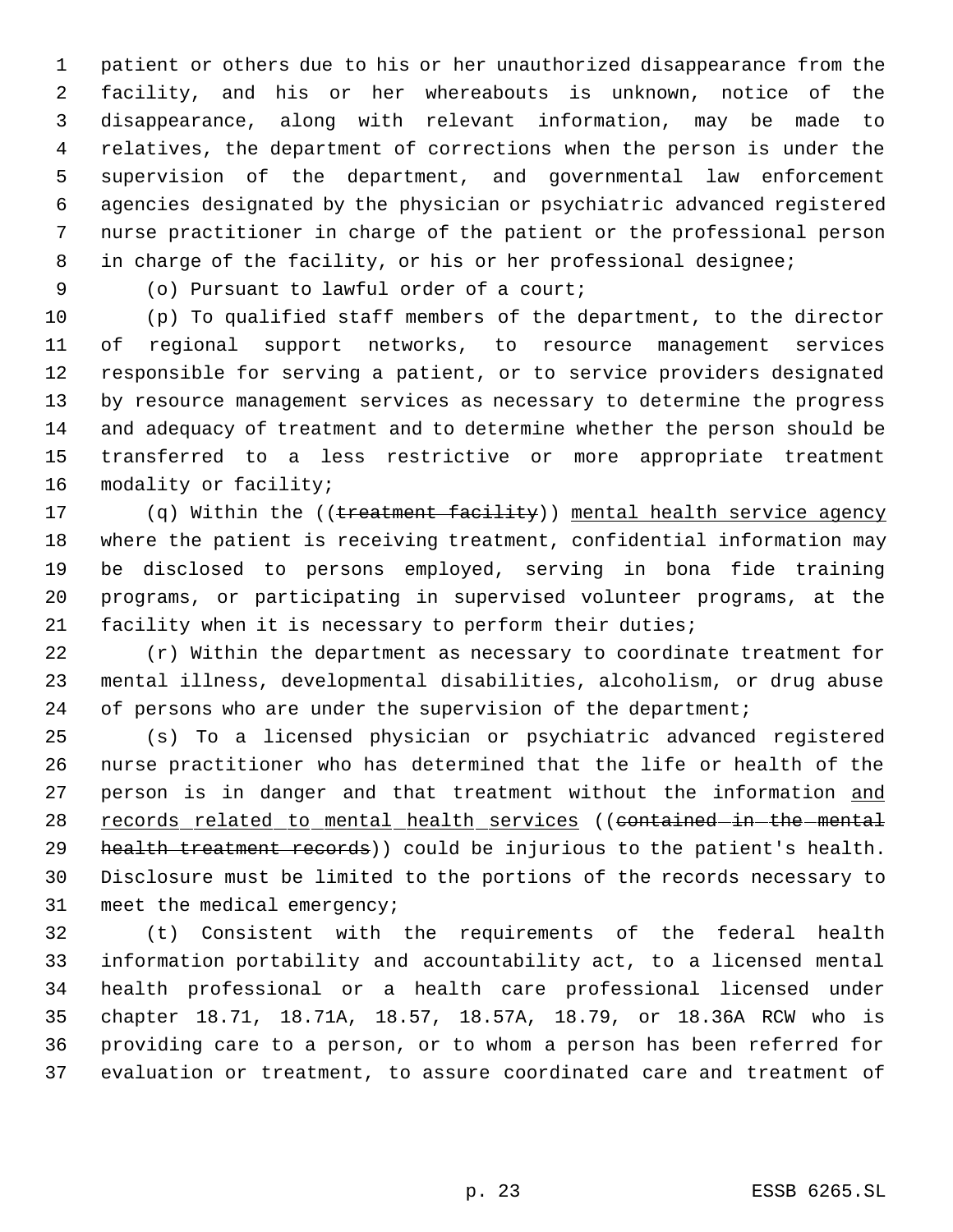1 that person. Psychotherapy notes( $(-$ as defined in 45 C.F.R. Sec.  $2 + 164.501<sub>7</sub>$ )) may not be released without authorization of the person who is the subject of the request for release of information;

 (u) To administrative and office support staff designated to obtain medical records for those licensed professionals listed in (t) of this subsection;

 (v) To a facility that is to receive a person who is involuntarily committed under chapter 71.05 RCW, or upon transfer of the person from 9 one evaluation and treatment facility to another. The release of 10 records under this subsection is limited to the ((mental-health 11 treatment records)) information and records related to mental health 12 services required by law, a record or summary of all somatic treatments, and a discharge summary. The discharge summary may include a statement of the patient's problem, the treatment goals, the type of treatment which has been provided, and recommendation for future 16 treatment, but may not include the patient's complete treatment record; (w) To the person's counsel or guardian ad litem, without

 modification, at any time in order to prepare for involuntary commitment or recommitment proceedings, reexaminations, appeals, or other actions relating to detention, admission, commitment, or patient's rights under chapter 71.05 RCW;

 (x) To staff members of the protection and advocacy agency or to staff members of a private, nonprofit corporation for the purpose of protecting and advocating the rights of persons with mental disorders or developmental disabilities. Resource management services may limit the release of information to the name, birthdate, and county of residence of the patient, information regarding whether the patient was voluntarily admitted, or involuntarily committed, the date and place of admission, placement, or commitment, the name and address of a guardian of the patient, and the date and place of the guardian's appointment. Any staff member who wishes to obtain additional information must notify the patient's resource management services in writing of the request and of the resource management services' right to object. The staff member shall send the notice by mail to the guardian's address. If the guardian does not object in writing within fifteen days after the notice is mailed, the staff member may obtain the additional information. If the guardian objects in writing within fifteen days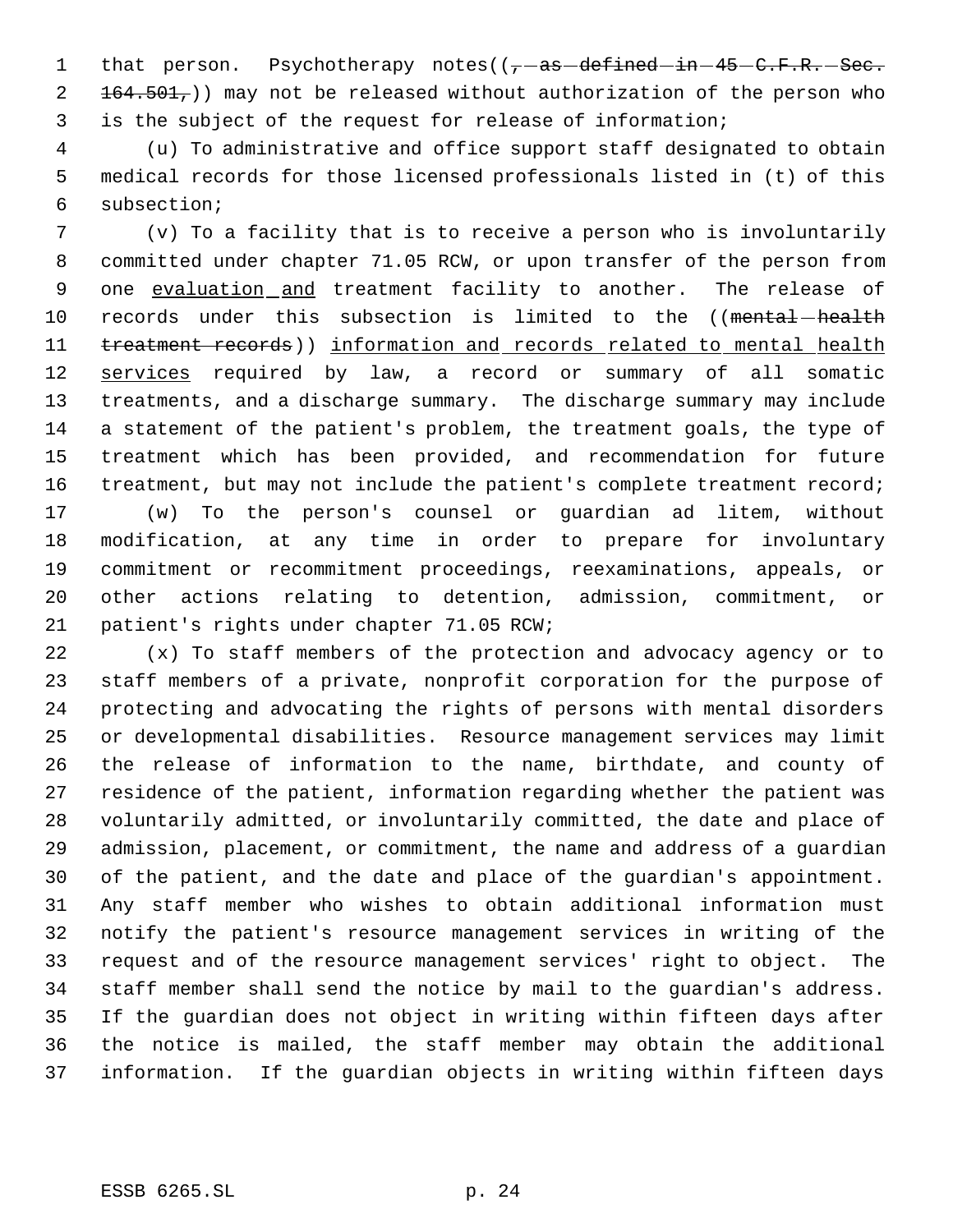after the notice is mailed, the staff member may not obtain the additional information;

 (y) To all current treating providers of the patient with prescriptive authority who have written a prescription for the patient within the last twelve months. For purposes of coordinating health care, the department may release without written authorization of the patient, information acquired for billing and collection purposes as 8 described in RCW 70.02.050(1)( $(\leftrightarrow)$ ) (d). The department shall notify the patient that billing and collection information has been released to named providers, and provide the substance of the information released and the dates of such release. The department may not release counseling, inpatient psychiatric hospitalization, or drug and alcohol 13 treatment information without a signed written release from the client; (z)(i) To the secretary of social and health services for either

 program evaluation or research, or both so long as the secretary adopts rules for the conduct of the evaluation or research, or both. Such rules must include, but need not be limited to, the requirement that all evaluators and researchers sign an oath of confidentiality substantially as follows:

 "As a condition of conducting evaluation or research concerning persons who have received services from (fill in the facility, agency, 22 or person) I, . . . . . . , agree not to divulge, publish, or otherwise make known to unauthorized persons or the public any information obtained in the course of such evaluation or research regarding persons who have received services such that the person who received such services is identifiable.

 I recognize that unauthorized release of confidential information may subject me to civil liability under the provisions of state law.

/s/ . . . . . ."

 (ii) Nothing in this chapter may be construed to prohibit the compilation and publication of statistical data for use by government or researchers under standards, including standards to assure maintenance of confidentiality, set forth by the secretary.

 (3) Whenever federal law or federal regulations restrict the 35 release of information contained in the ((treatment records)) information and records related to mental health services of any patient who receives treatment for chemical dependency, the department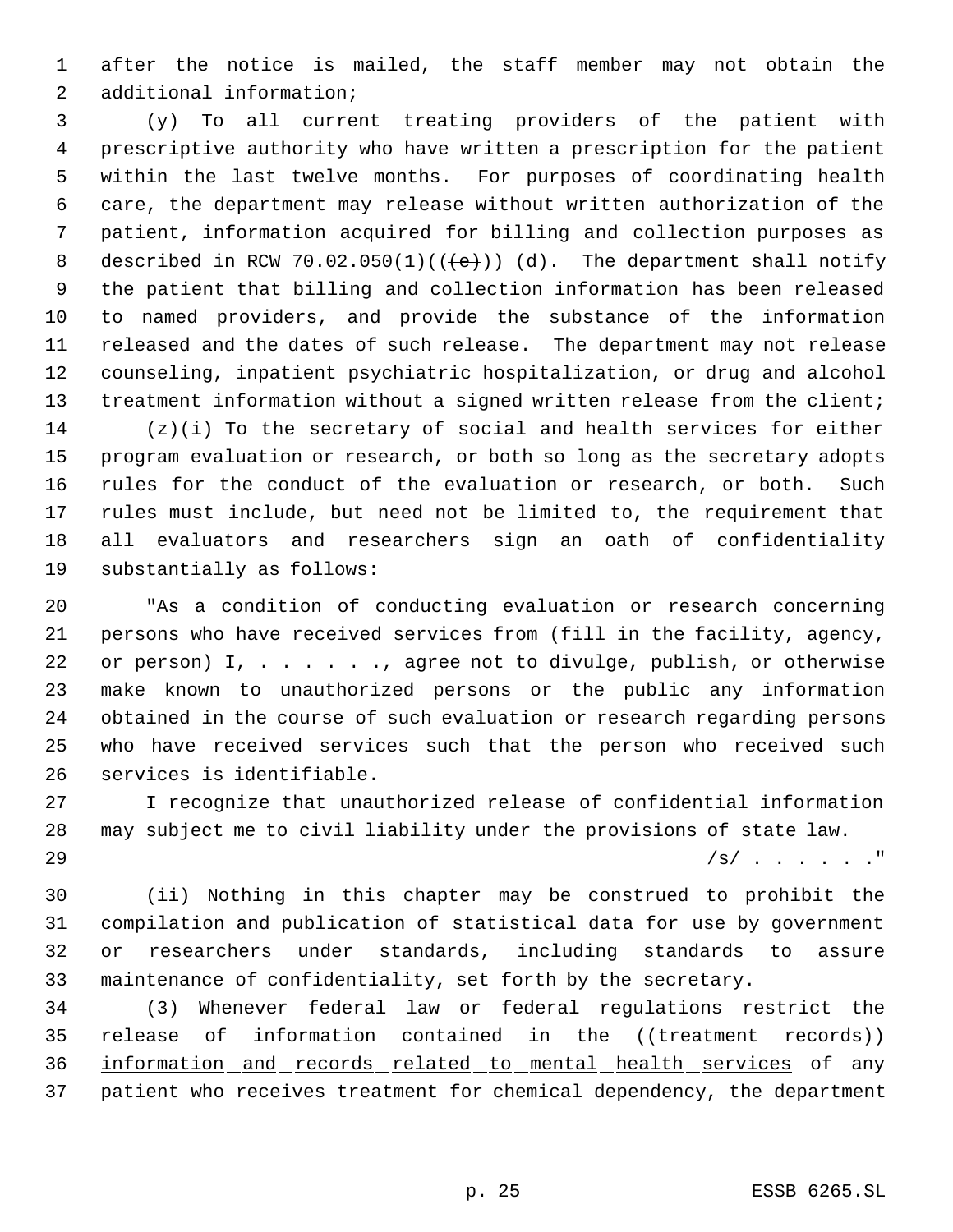may restrict the release of the information as necessary to comply with federal law and regulations.

 (4) Civil liability and immunity for the release of information about a particular person who is committed to the department of social and health services under RCW 71.05.280(3) and 71.05.320(3)(c) after dismissal of a sex offense as defined in RCW 9.94A.030, is governed by RCW 4.24.550.

 (5) The fact of admission to a provider of mental health services, as well as all records, files, evidence, findings, or orders made, prepared, collected, or maintained pursuant to chapter 71.05 RCW are not admissible as evidence in any legal proceeding outside that chapter without the written authorization of the person who was the subject of the proceeding except as provided in RCW 70.02.260, in a subsequent criminal prosecution of a person committed pursuant to RCW 71.05.280(3) or 71.05.320(3)(c) on charges that were dismissed pursuant to chapter 10.77 RCW due to incompetency to stand trial, in a civil commitment proceeding pursuant to chapter 71.09 RCW, or, in the case of a minor, a guardianship or dependency proceeding. The records and files maintained in any court proceeding pursuant to chapter 71.05 RCW must be confidential and available subsequent to such proceedings only to the person who was the subject of the proceeding or his or her attorney. In addition, the court may order the subsequent release or use of such records or files only upon good cause shown if the court finds that appropriate safeguards for strict confidentiality are and will be maintained.

 (6)(a) Except as provided in RCW 4.24.550, any person may bring an action against an individual who has willfully released confidential information or records concerning him or her in violation of the provisions of this section, for the greater of the following amounts:

(i) One thousand dollars; or

(ii) Three times the amount of actual damages sustained, if any.

 (b) It is not a prerequisite to recovery under this subsection that the plaintiff suffered or was threatened with special, as contrasted with general, damages.

 (c) Any person may bring an action to enjoin the release of confidential information or records concerning him or her or his or her ward, in violation of the provisions of this section, and may in the same action seek damages as provided in this subsection.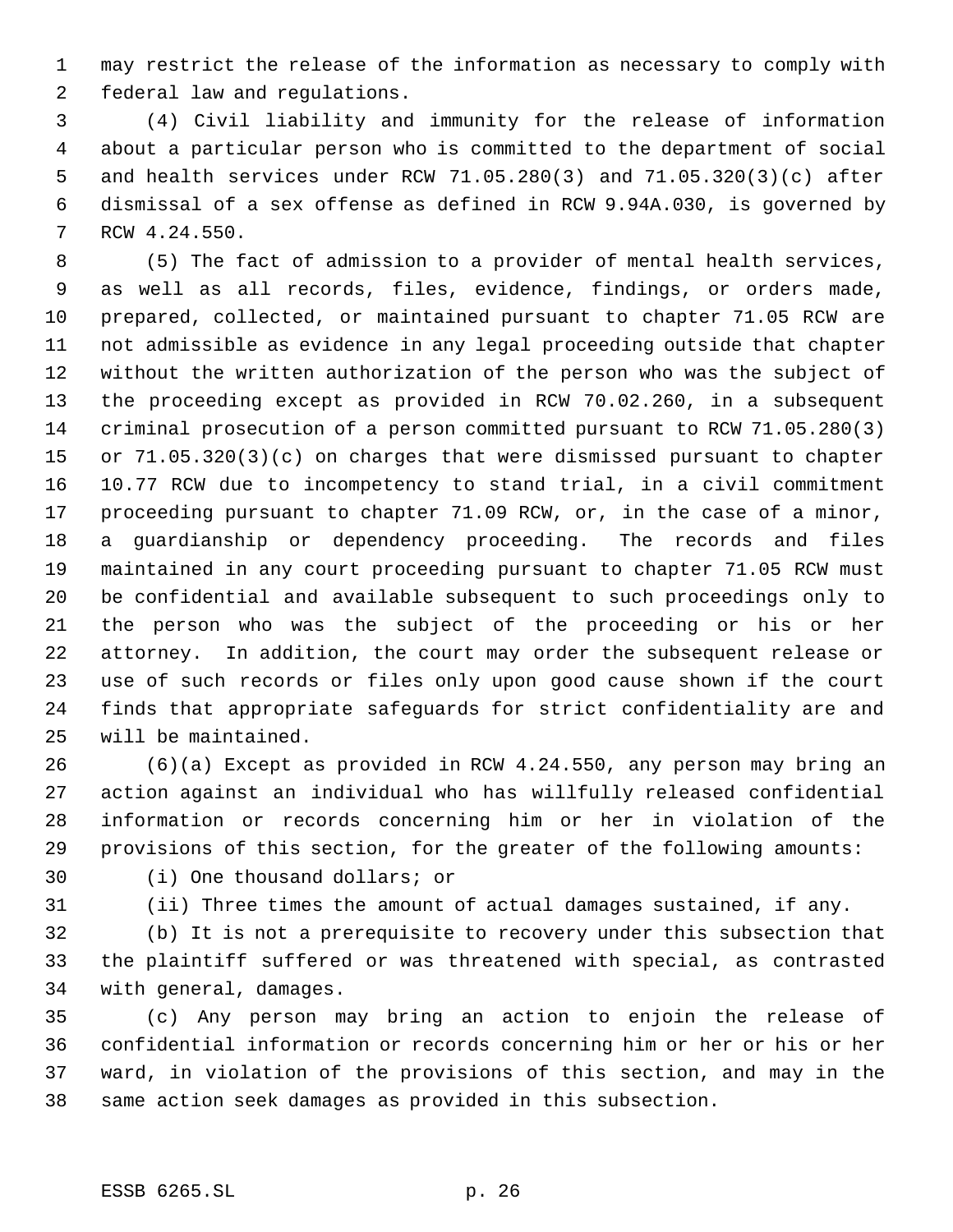(d) The court may award to the plaintiff, should he or she prevail in any action authorized by this subsection, reasonable attorney fees in addition to those otherwise provided by law.

 (e) If an action is brought under this subsection, no action may be brought under RCW 70.02.170.

 **Sec. 10.** RCW 70.02.270 and 2013 c 200 s 11 are each amended to read as follows:

 (1) No person who receives health care information for health care education, or to provide planning, quality assurance, peer review, or administrative, legal, financial, or actuarial services, or other health care operations for or on behalf of a health care provider or health care facility, may use or disclose any health care information received from the health care provider or health care facility in any 14 manner that ((is-inconsistent-with-the-duties-of-the-health-care 15 provider or health care facility under this chapter)) would violate the 16 requirements of this chapter if performed by the health care provider or health care facility.

 (2) A health care provider or health care facility that has a contractual relationship with a person to provide services described 20 under subsection (1) of this section ((must)) may terminate the contractual relationship with the person if the health care provider or health care facility learns that the person has engaged in a pattern of activity that violates the person's duties under subsection (1) of this section, unless the person took reasonable steps to correct the breach of confidentiality or has discontinued the violating activity.

 **Sec. 11.** RCW 70.02.280 and 2013 c 200 s 12 are each amended to read as follows:

 A health care provider, health care facility, and their assistants, employees, agents, and contractors may not:

 (1) Use or disclose health care information for marketing or fund-31 raising purposes, unless permitted by federal law; or

32 (2) ((Sell health care information to a third party, except in a 33 form that is deidentified and aggregated; or

34  $(3)$ ) Sell health care information to a third party, except ((for the following purposes)):

36 (a) For purposes of treatment or payment;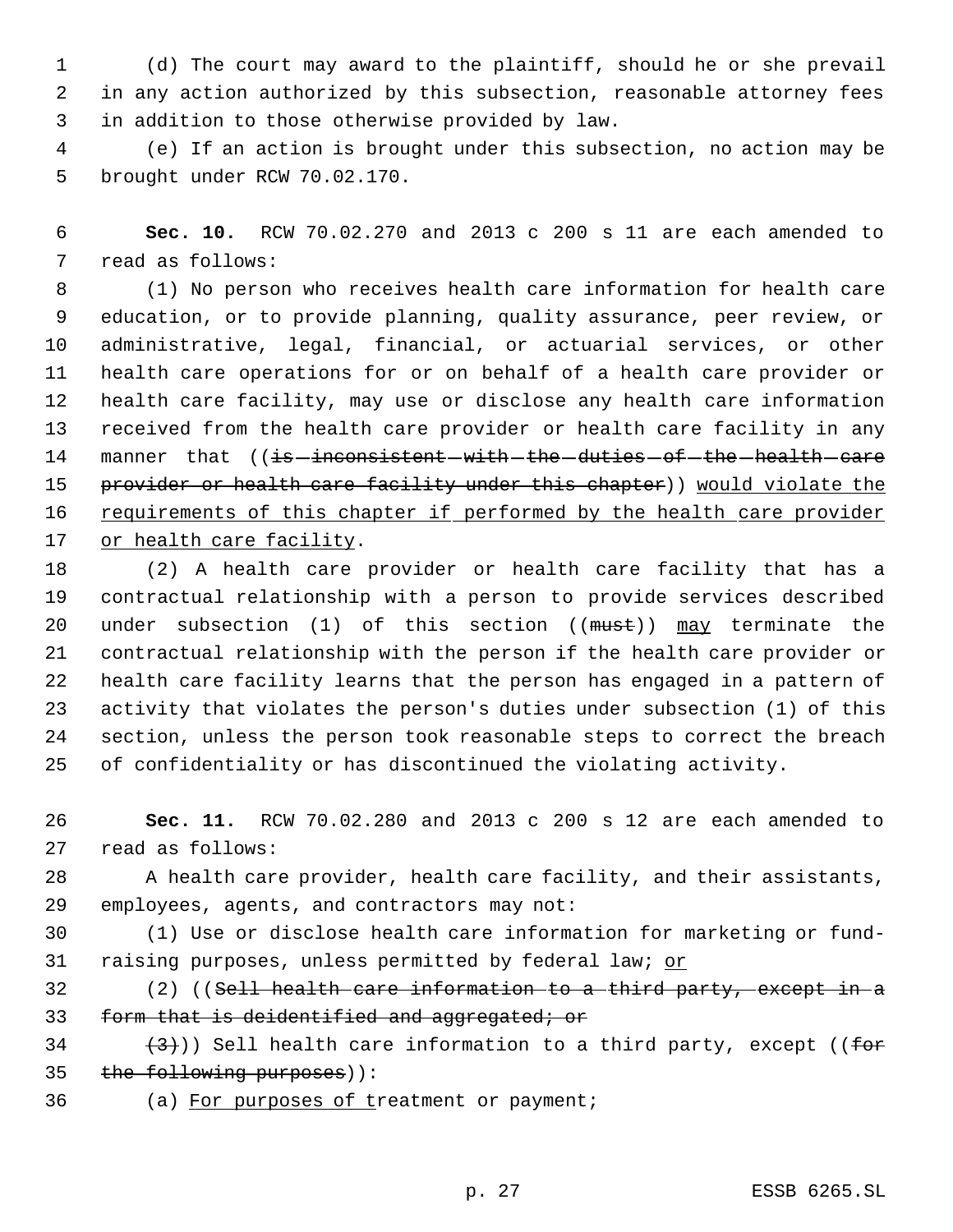(b) For purposes of sale, transfer, merger, or consolidation of a business;

(c) For purposes of remuneration to a third party for services;

(d) As disclosures are required by law;

 (e) For purposes of providing access to or accounting of disclosures to an individual;

(f) For public health purposes;

(g) For research;

(h) With an individual's authorization;

 (i) Where a reasonable cost-based fee is paid to prepare and transmit health information, where authority to disclose the information is provided in this chapter; or

13 (j) In a format that is deidentified and aggregated.

 **Sec. 12.** RCW 70.02.310 and 2013 c 200 s 15 are each amended to read as follows:

 (1) Resource management services shall establish procedures to provide reasonable and timely access to information and records related 18 to mental health services for an individual ((mental health treatment 19 records)). However, access may not be denied at any time to records of all medications and somatic treatments received by the person.

 (2) Following discharge, a person who has received mental health services has a right to a complete record of all medications and somatic treatments prescribed during evaluation, admission, or commitment and to a copy of the discharge summary prepared at the time of his or her discharge. A reasonable and uniform charge for reproduction may be assessed.

27 (3) ((Mental-health-treatment-records)) Information and records 28 related to mental health services may be modified prior to inspection to protect the confidentiality of other patients or the names of any other persons referred to in the record who gave information on the condition that his or her identity remain confidential. Entire documents may not be withheld to protect such confidentiality.

 (4) At the time of discharge resource management services shall inform all persons who have received mental health services of their rights as provided in this chapter and RCW 71.05.620.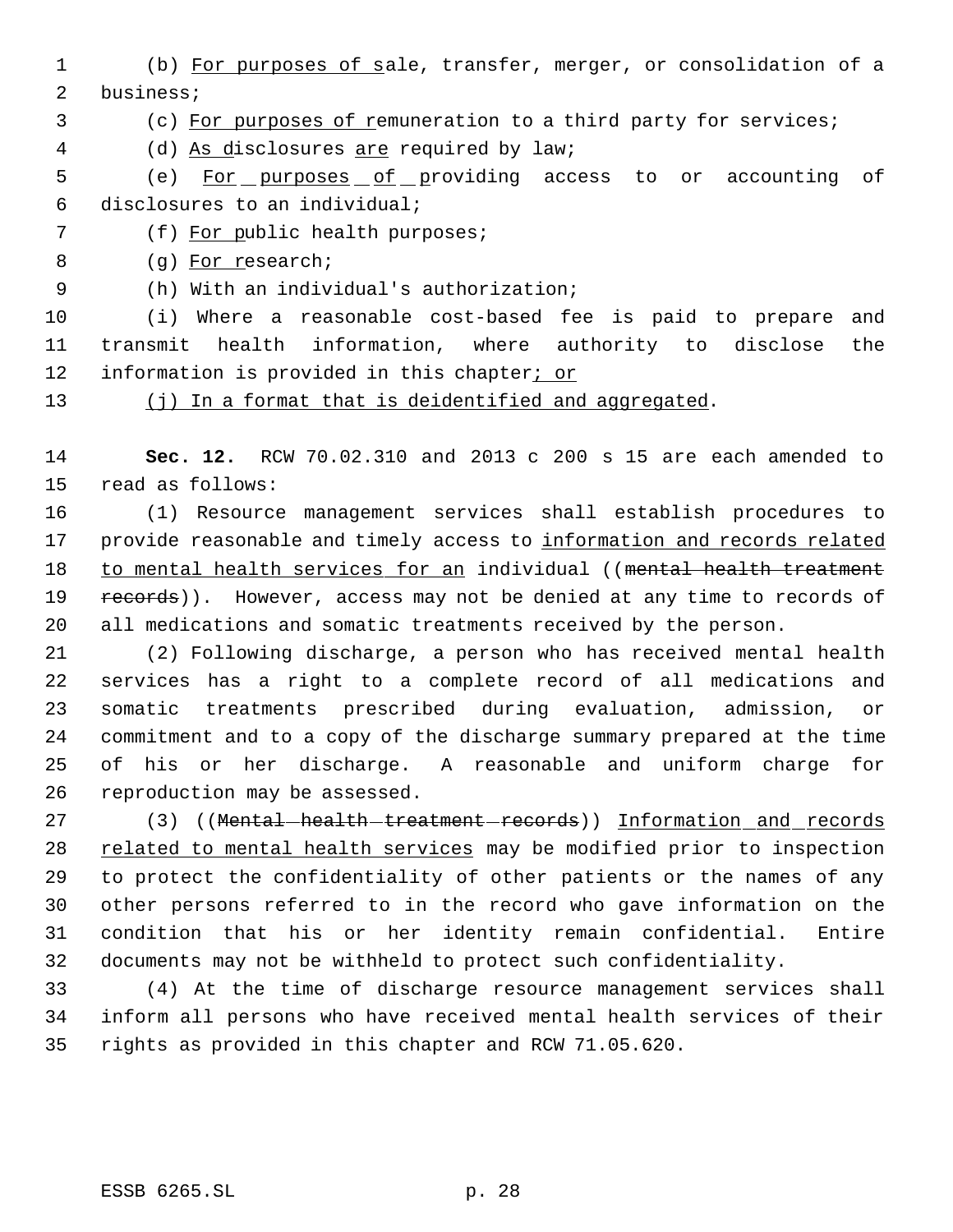**Sec. 13.** RCW 70.02.340 and 2013 c 200 s 18 are each amended to read as follows:

 The department of social and health services shall adopt rules 4 related to the disclosure of ((mental-health-treatment-records)) information and records related to mental health services in this chapter.

 **Sec. 14.** RCW 71.05.445 and 2013 c 200 s 31 are each amended to read as follows:

 (1)(a) When a mental health service provider conducts its initial assessment for a person receiving court-ordered treatment, the service provider shall inquire and shall be told by the offender whether he or she is subject to supervision by the department of corrections.

 (b) When a person receiving court-ordered treatment or treatment ordered by the department of corrections discloses to his or her mental health service provider that he or she is subject to supervision by the department of corrections, the mental health service provider shall notify the department of corrections that he or she is treating the offender and shall notify the offender that his or her community corrections officer will be notified of the treatment, provided that if the offender has received relief from disclosure pursuant to RCW 9.94A.562, 70.96A.155, or 71.05.132 and the offender has provided the mental health service provider with a copy of the order granting relief from disclosure pursuant to RCW 9.94A.562, 70.96A.155, or 71.05.132, the mental health service provider is not required to notify the department of corrections that the mental health service provider is treating the offender. The notification may be written or oral and shall not require the consent of the offender. If an oral notification is made, it must be confirmed by a written notification. For purposes of this section, a written notification includes notification by e-mail or facsimile, so long as the notifying mental health service provider is clearly identified.

 (2) The information to be released to the department of corrections shall include all relevant records and reports, as defined by rule, necessary for the department of corrections to carry out its duties.

 (3) The department and the department of corrections, in consultation with regional support networks, mental health service providers as defined in RCW 71.05.020, mental health consumers, and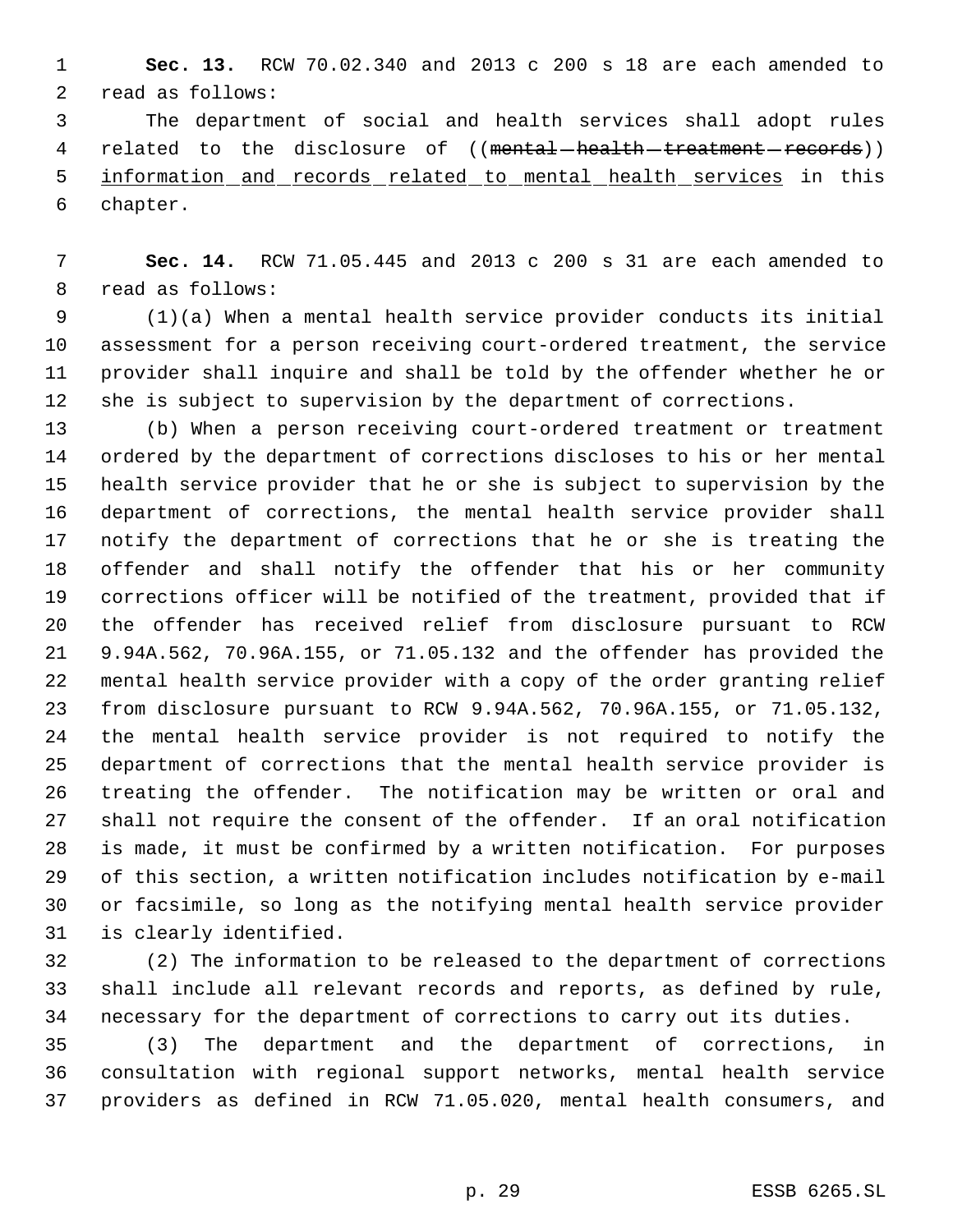advocates for persons with mental illness, shall adopt rules to implement the provisions of this section related to the type and scope of information to be released. These rules shall:

 (a) Enhance and facilitate the ability of the department of corrections to carry out its responsibility of planning and ensuring community protection with respect to persons subject to sentencing under chapter 9.94A or 9.95 RCW, including accessing and releasing or disclosing information of persons who received mental health services as a minor; and

 (b) Establish requirements for the notification of persons under the supervision of the department of corrections regarding the provisions of this section.

 (4) The information received by the department of corrections under this section shall remain confidential and subject to the limitations on disclosure outlined in chapter 71.05 RCW, except as provided in RCW 72.09.585.

 (5) No mental health service provider or individual employed by a mental health service provider shall be held responsible for information released to or used by the department of corrections under the provisions of this section or rules adopted under this section.

 (6) Whenever federal law or federal regulations restrict the 22 release of information ((contained in the treatment records of)) and 23 records related to mental health services for any patient who receives treatment for alcoholism or drug dependency, the release of the information may be restricted as necessary to comply with federal law and regulations.

 (7) This section does not modify the terms and conditions of disclosure of information related to sexually transmitted diseases under chapter 70.24 RCW.

 (8) The department shall, subject to available resources, electronically, or by the most cost-effective means available, provide the department of corrections with the names, last dates of services, and addresses of specific regional support networks and mental health service providers that delivered mental health services to a person subject to chapter 9.94A or 9.95 RCW pursuant to an agreement between the departments.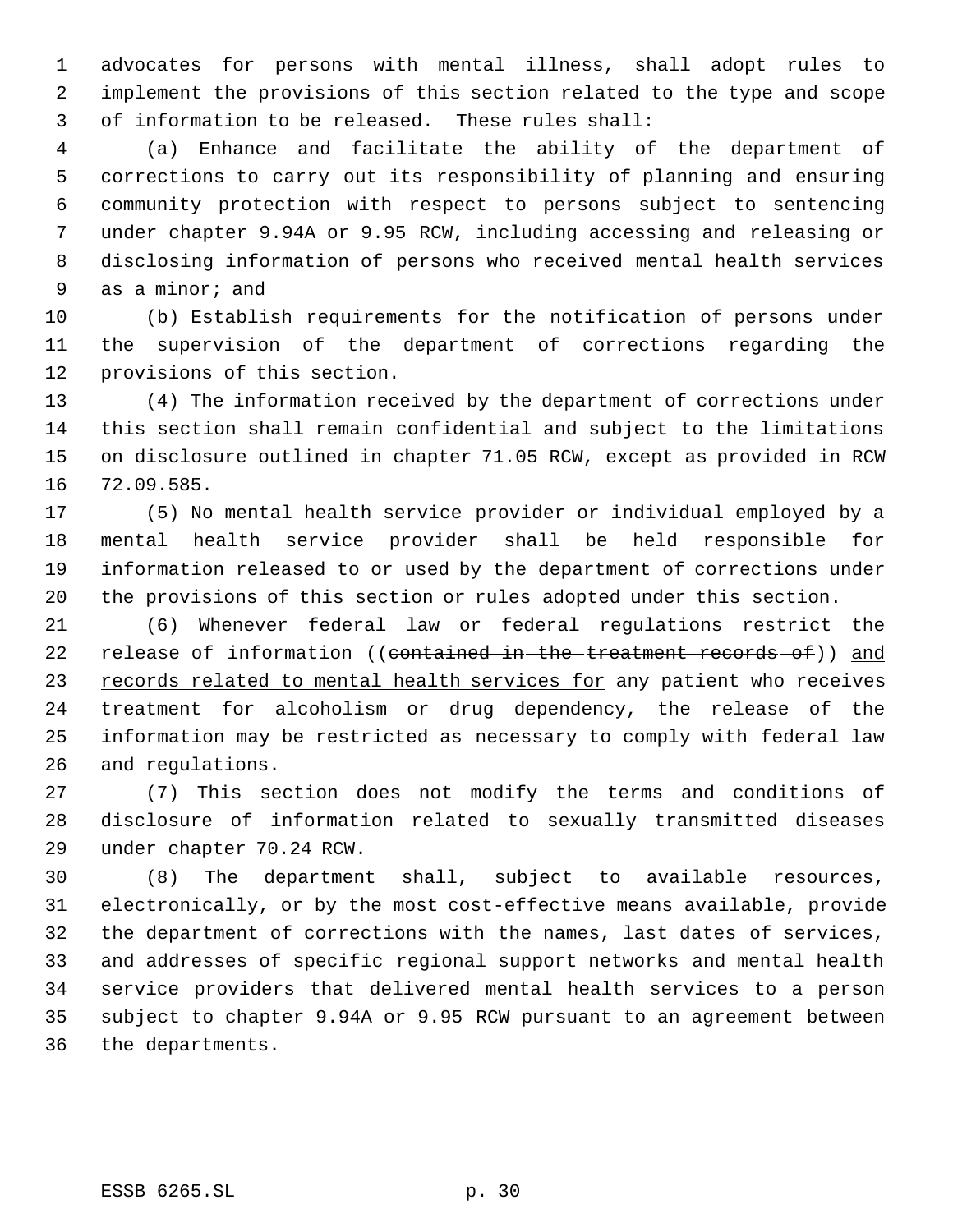**Sec. 15.** RCW 70.02.030 and 2005 c 468 s 3 are each amended to read as follows:

 (1) A patient may authorize a health care provider or health care facility to disclose the patient's health care information. A health care provider or health care facility shall honor an authorization and, if requested, provide a copy of the recorded health care information unless the health care provider or health care facility denies the patient access to health care information under RCW 70.02.090.

 (2) A health care provider or health care facility may charge a reasonable fee for providing the health care information and is not required to honor an authorization until the fee is paid.

 (3) To be valid, a disclosure authorization to a health care provider or health care facility shall:

(a) Be in writing, dated, and signed by the patient;

(b) Identify the nature of the information to be disclosed;

 (c) Identify the name and institutional affiliation of the person 17 or class of persons to whom the information is to be disclosed;

 (d) Identify the provider or class of providers who are to make the disclosure;

(e) Identify the patient; and

 (f) Contain an expiration date or an expiration event that relates to the patient or the purpose of the use or disclosure.

 (4) Unless disclosure without authorization is otherwise permitted under RCW 70.02.050 or the federal health insurance portability and accountability act of 1996 and its implementing regulations, an authorization may permit the disclosure of health care information to a class of persons that includes:

 (a) Researchers if the health care provider or health care facility obtains the informed consent for the use of the patient's health care information for research purposes; or

 (b) Third-party payors if the information is only disclosed for payment purposes.

 (5) Except as provided by this chapter, the signing of an authorization by a patient is not a waiver of any rights a patient has under other statutes, the rules of evidence, or common law.

 (6) When an authorization permits the disclosure of health care information to a financial institution or an employer of the patient for purposes other than payment, the authorization as it pertains to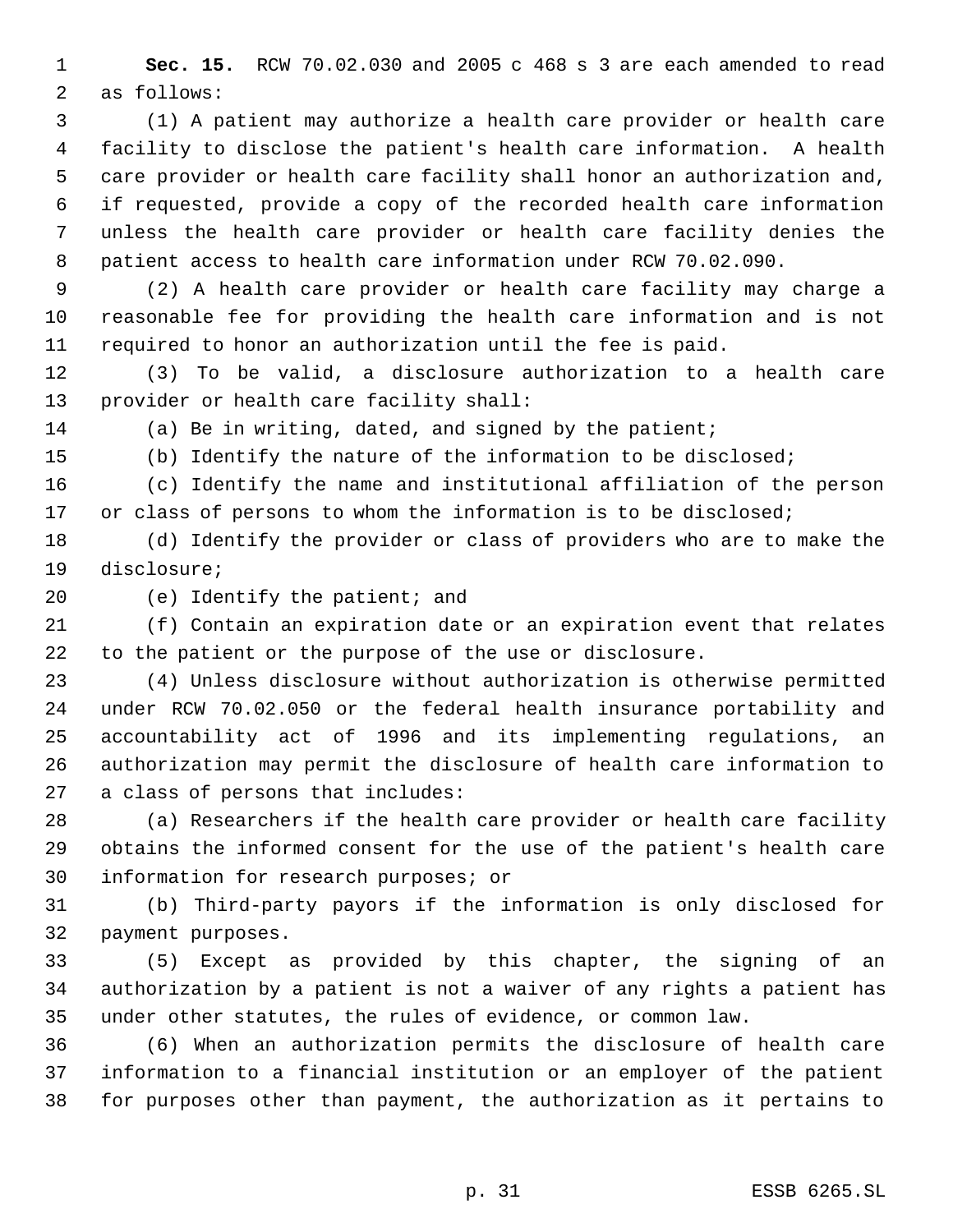1 those disclosures shall expire ((ninety-days)) one year after the 2 signing of the authorization, unless the authorization is renewed by 3 the patient.

 4 (7) A health care provider or health care facility shall retain the 5 original or a copy of each authorization or revocation in conjunction 6 with any health care information from which disclosures are made.

 (8) Where the patient is under the supervision of the department of corrections, an authorization signed pursuant to this section for health care information related to mental health or drug or alcohol treatment expires at the end of the term of supervision, unless the patient is part of a treatment program that requires the continued exchange of information until the end of the period of treatment.

13 *\*Sec. 16. RCW 70.02.045 and 2000 c 5 s 2 are each amended to read* 14 *as follows:*

 *Third-party payors shall not release health care information disclosed under this chapter, except ((to the extent that health care providers are authorized to do so under RCW 70.02.050)) as permitted under this chapter.*

*\*Sec. 16 was vetoed. See message at end of chapter.*

19 NEW SECTION. **Sec. 17.** Sections 1 through 7 and 9 through 16 of 20 this act take effect July 1, 2014.

 NEW SECTION. **Sec. 18.** Section 8 of this act is necessary for the immediate preservation of the public peace, health, or safety, or support of the state government and its existing public institutions, and takes effect immediately.

> Passed by the Senate March 12, 2014. Passed by the House March 11, 2014. Approved by the Governor April 4, 2014, with the exception of certain items that were vetoed. Filed in Office of Secretary of State April 4, 2014.

Note: Governor's explanation of partial veto is as follows: "I am returning herewith, without my approval as to Section 16, Engrossed Substitute Senate Bill No. 6265 entitled:

"AN ACT Relating to state and local agencies that obtain patient health care information."

This bill is the result of a multi-year effort by stakeholders and legislators to consolidate and strengthen patient privacy protections and standards. It includes a Department of Health request bill for hospital data that are important for research and health improvement.

The measure establishes protocols for entities not covered by the Health Insurance Portability and Accountability Act -- popularly

ESSB 6265.SL p. 32